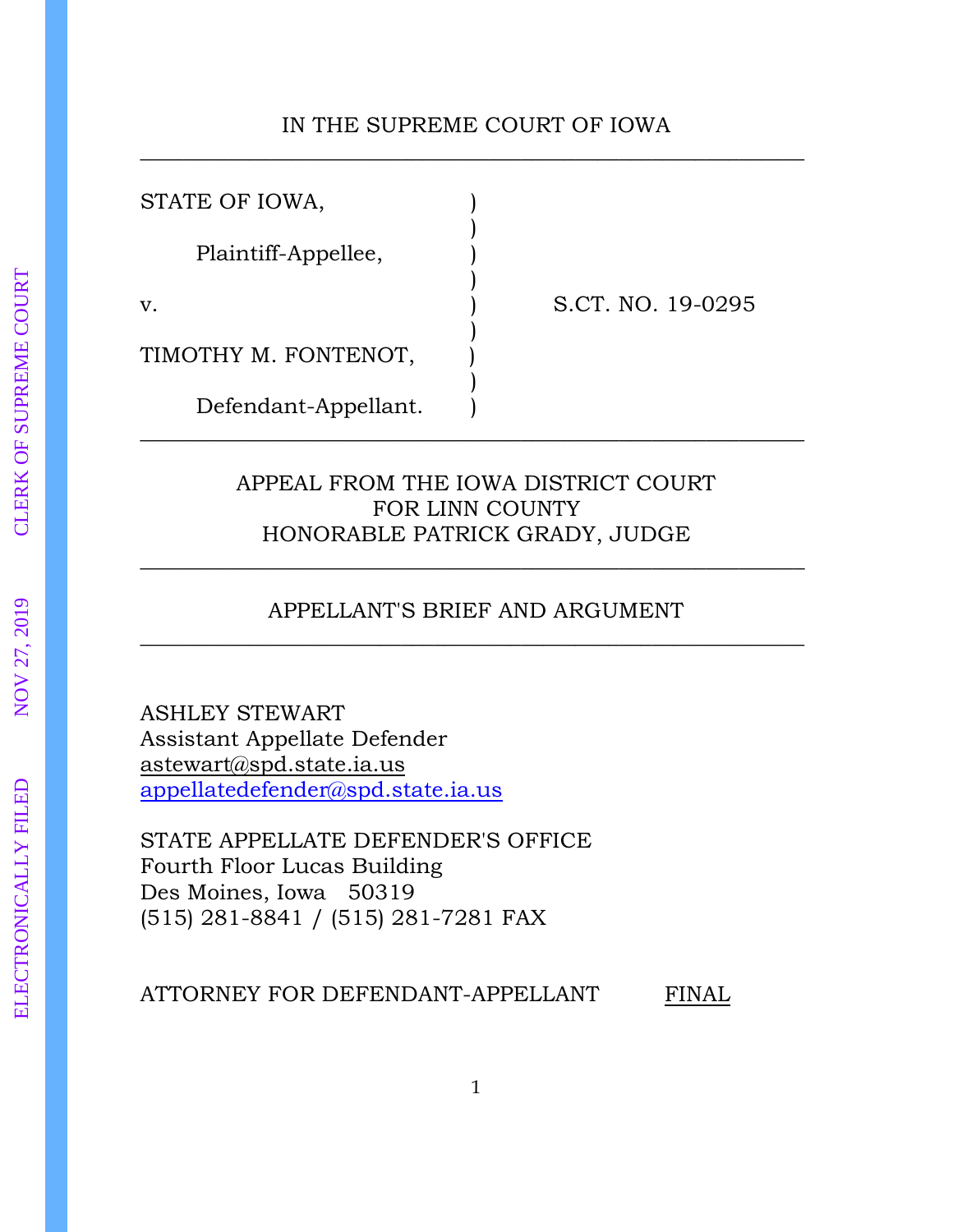#### **CERTIFICATE OF SERVICE**

On the 27th day of November, 2019, the undersigned certifies that a true copy of the foregoing instrument was served upon Defendant-Appellant by placing one copy thereof in the United States mail, proper postage attached, addressed to Timothy Fontenot, 6521 330TH Street, Hartley, Iowa 51346.

### APPELLATE DEFENDER'S OFFICE

fstuvarb \_\_\_\_\_\_\_\_\_\_\_\_\_\_\_\_\_\_\_\_\_\_\_\_\_\_\_\_\_\_\_\_\_\_

ASHLEY STEWART Assistant Appellate Defender Appellate Defender Office Lucas Bldg., 4th Floor 321 E. 12th Street Des Moines, IA 50319 (515) 281-8841 [astewart@spd.state.ia.us](mailto:astewart@spd.state.ia.us) [appellatedefender@spd.state.ia.us](mailto:appellatedefender@spd.state.ia.us)

AS/lr/7/19 AS/ls/11/19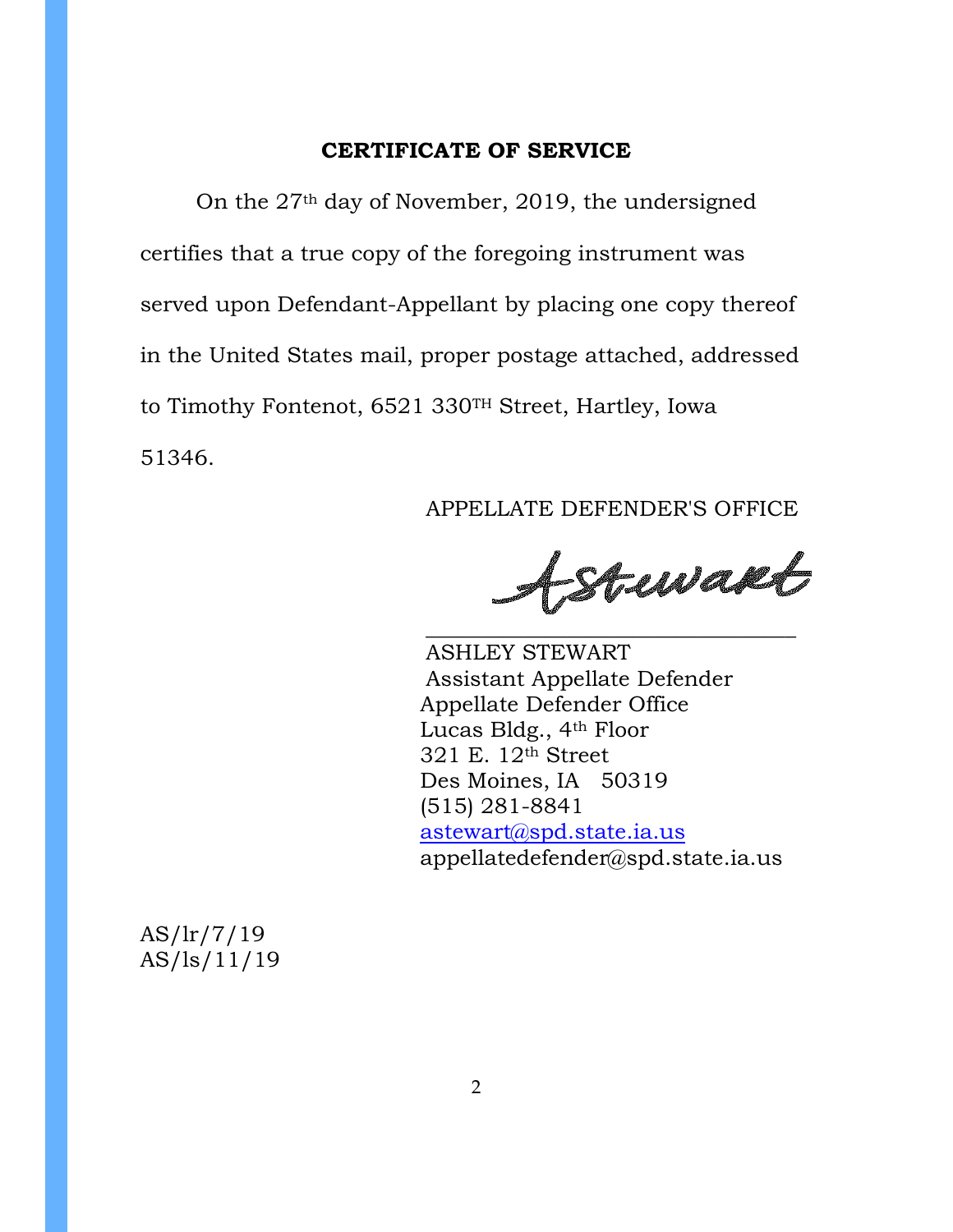# **TABLE OF CONTENTS**

| Argument                                                                                                                                                       |
|----------------------------------------------------------------------------------------------------------------------------------------------------------------|
| Ι.<br>The court erroneously determined that H.N.'s<br>inadmissible child protection center video was<br>non-hearsay under Iowa rule of evidence 5.801(d)(1) 15 |
|                                                                                                                                                                |
|                                                                                                                                                                |
|                                                                                                                                                                |
|                                                                                                                                                                |

# Page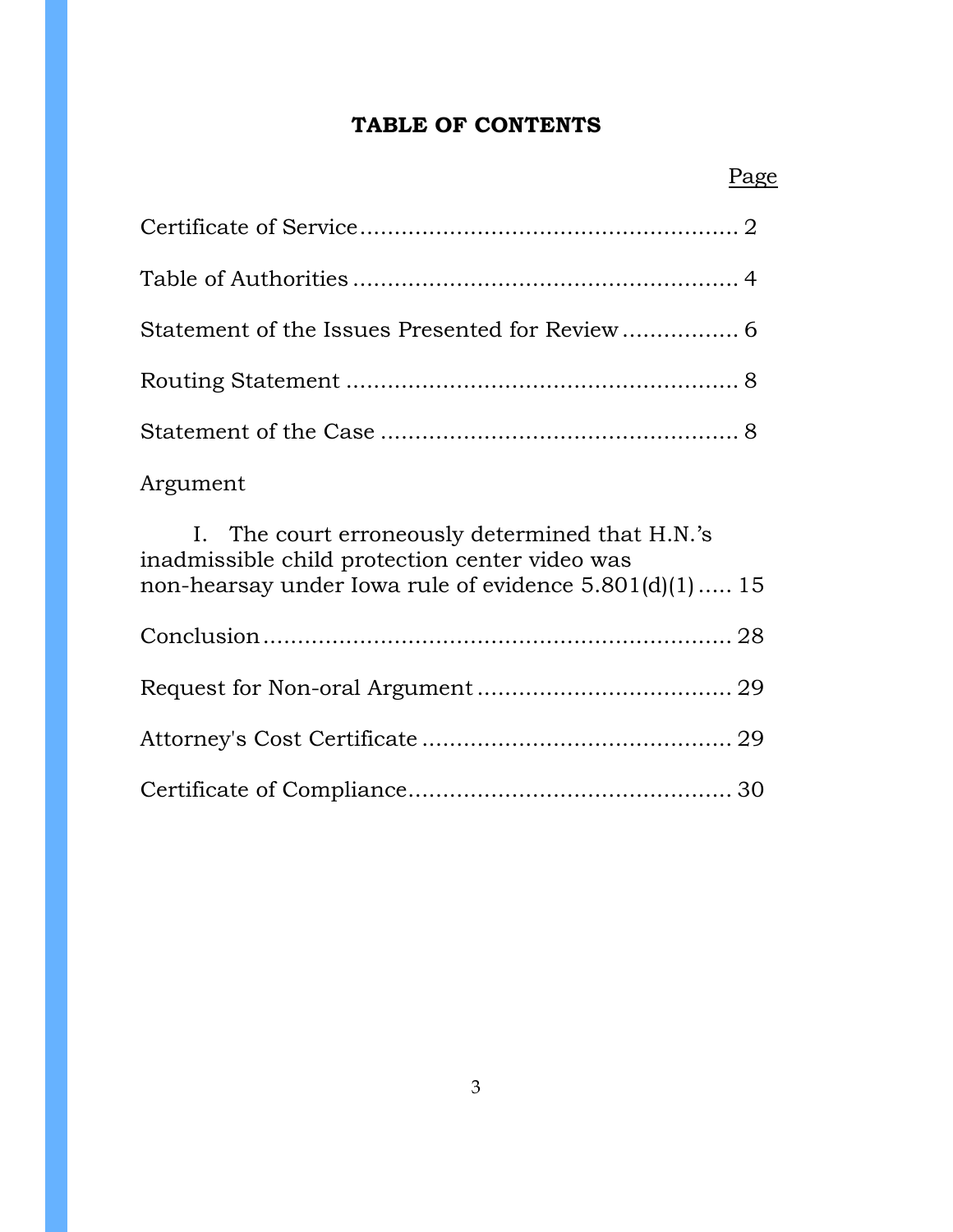# **TABLE OF AUTHORITIES**

| Cases:                                              | Page: |
|-----------------------------------------------------|-------|
|                                                     |       |
| State v. Bentley, 739 N.W.2d 296 (Iowa 2007)  22    |       |
| State v. Buenaventura, 660 N.W.2d 38 (Iowa 2003) 15 |       |
| State v. Cagley, 638 N.W.2d 678 (Iowa 2001) 19      |       |
| State v. Dullard, 668 N.W.2d 585 (Iowa 2003) 15, 20 |       |
| State v. Elliott, 806 N.W.2d 660 (Iowa 2011)  27-28 |       |
| State v. Horn, 282 N.W.2d 717 (Iowa 1979) 19, 27    |       |
| State v. Johnson, 539 N.W.2d 160 (Iowa 1995)  17-19 |       |
| State v. Jones, 271 N.W.2d 761 (Iowa 1978) 19       |       |
| State v. Long, 628 N.W.2d 440 (Iowa 2001)  21, 25   |       |
| State v. McKeever, 804 N.W.2d 314, 2011 WL 3115470  |       |
| State v. Moore, 808 N.W.2d 449, 2011 WL 4950180     |       |
|                                                     |       |
| State v. Ross, 573 N.W.2d 906 (Iowa 1998)  20       |       |
|                                                     |       |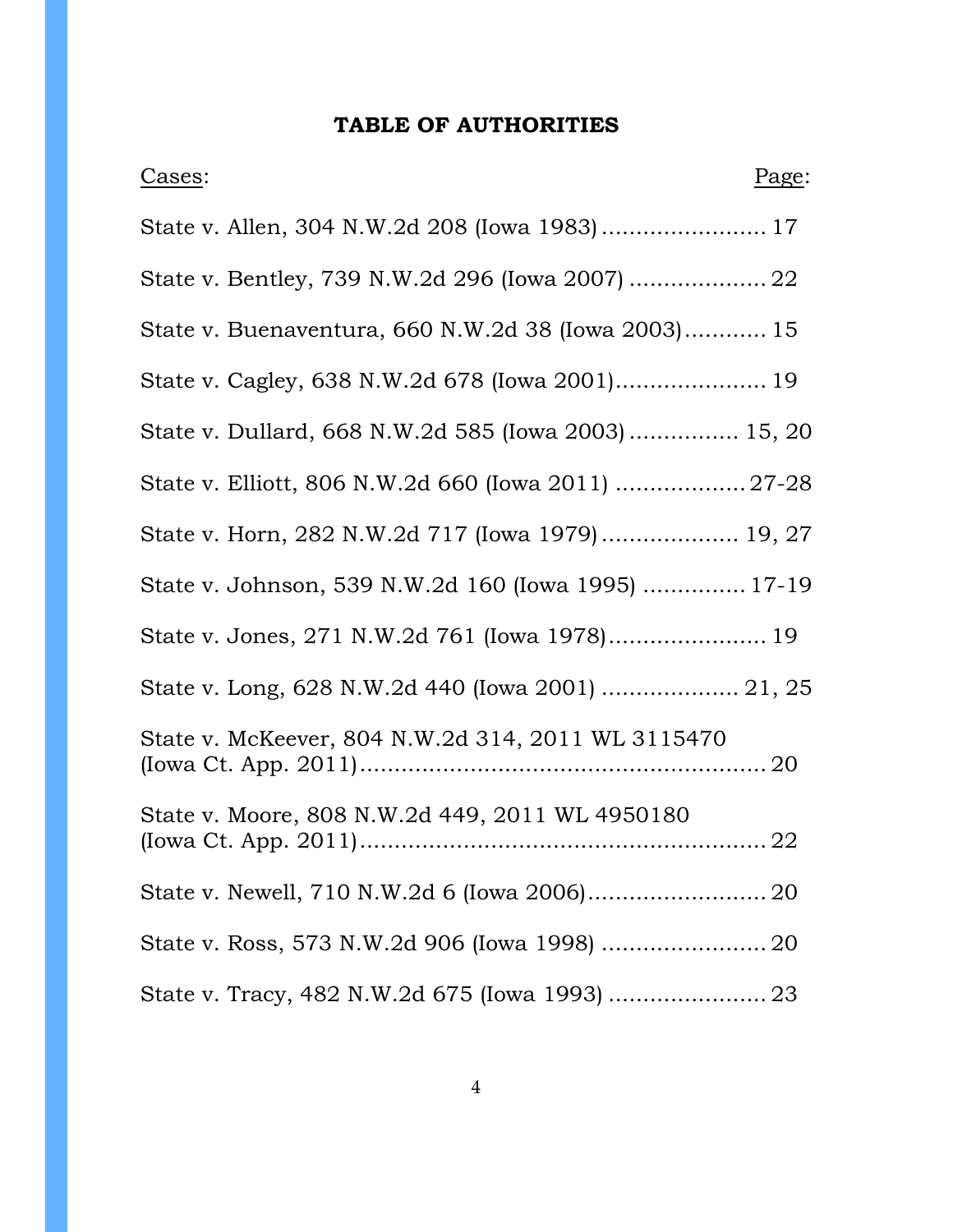| State v. Tyson, 851 N.W.2d 854, 2014 WL 2346237             |  |
|-------------------------------------------------------------|--|
| United States v. Renville, 779 F.2d 430 (8th Cir. 1985)  22 |  |
| Court Rules:                                                |  |
|                                                             |  |
|                                                             |  |
|                                                             |  |
|                                                             |  |
|                                                             |  |
|                                                             |  |
|                                                             |  |
| Other Authorities:                                          |  |
|                                                             |  |
| Black's Law Dictionary (10th ed. 2014)  22                  |  |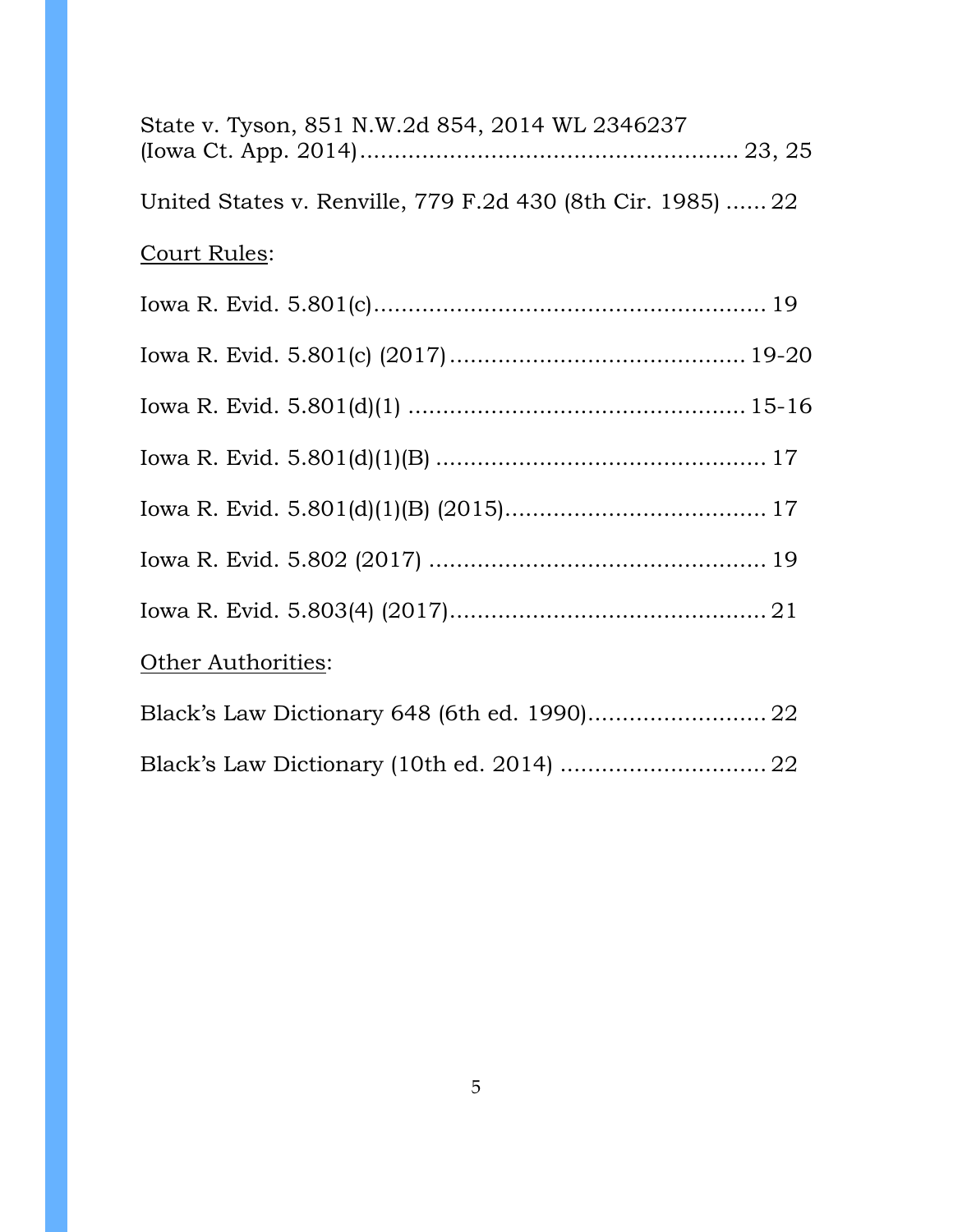#### **STATEMENT OF THE ISSUES PRESENTED FOR REVIEW**

## **I. THE COURT ERRONEOUSLY DETERMINED THAT H.N.'S INADMISSIBLE CHILD PROTECTION CENTER VIDEO WAS NON-HEARSAY UNDER IOWA RULE OF EVIDENCE 5.801(D)(1).**

### **Authorities**

State v. Buenaventura, 660 N.W.2d 38, 50 (Iowa 2003)

State v. Dullard, 668 N.W.2d 585, 589 (Iowa 2003)

Iowa R. Evid. 5.801(d)(1)

Iowa R. Evid. 5.801(d)(1)(B)

State v. Allen, 304 N.W.2d 208 (Iowa 1983)

Iowa R. Evid. 5.801(d)(1)(B) (2015)

State v. Johnson, 539 N.W.2d 160, 161-62 (Iowa 1995)

### **A. By finding the video was non-hearsay, the district court allowed inadmissible hearsay into evidence.**

Iowa R. Evid. 5.801(c) (2017)

State v. Horn, 282 N.W.2d 717, 724 (Iowa 1979)

State v. Jones, 271 N.W.2d 761, 767 (Iowa 1978)

State v. Cagley, 638 N.W.2d 678, 681 (Iowa 2001)

Iowa R. Evid. 5.802 (2017)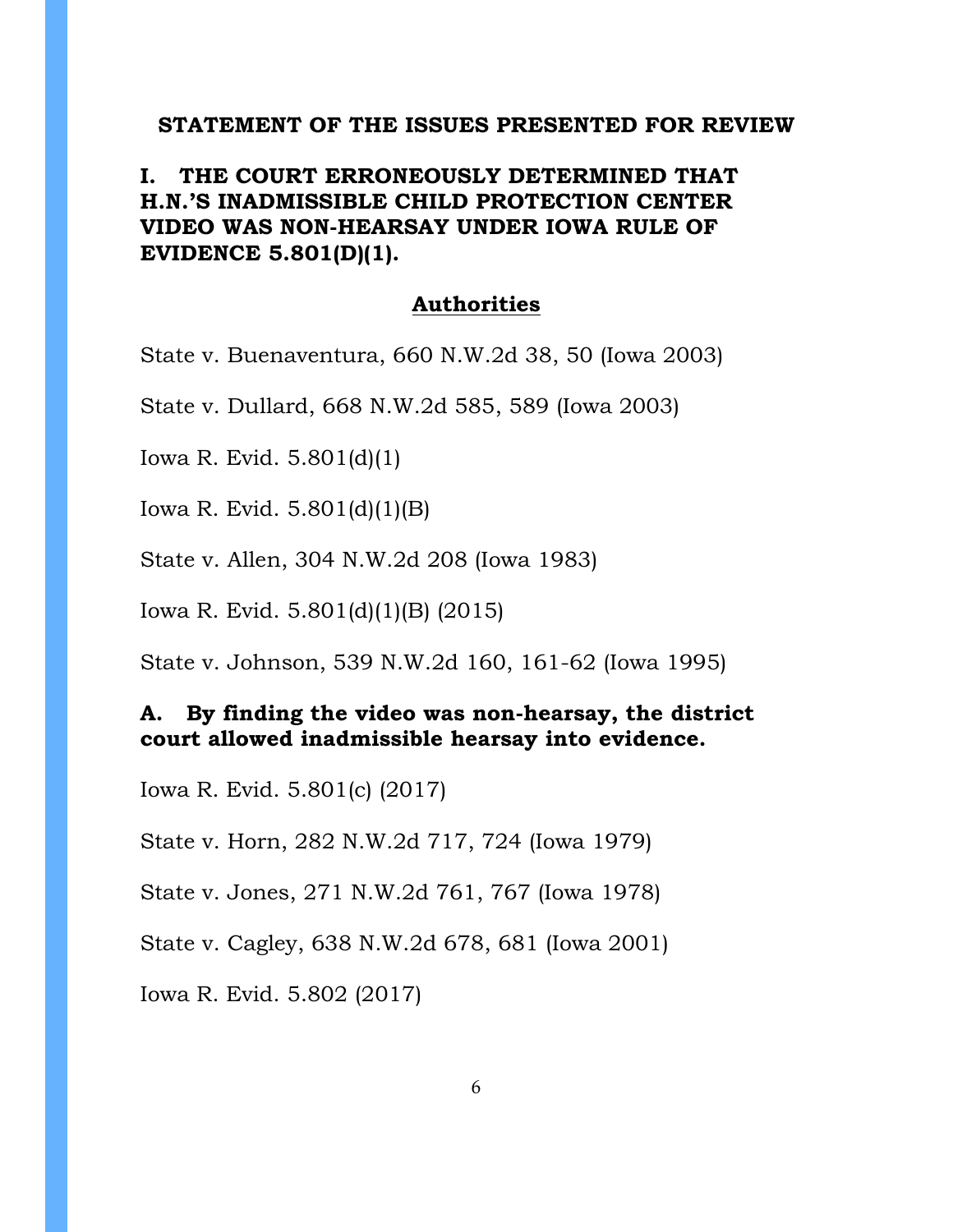State v. Newell, 710 N.W.2d 6, 18 (Iowa 2006)

State v. Dullard, 668 N.W.2d 585, 589 (Iowa 2003)

State v. Ross, 573 N.W.2d 906, 910 (Iowa 1998)

Iowa R. Evid. 5.801(c)

State v. McKeever, 804 N.W.2d 314, 2011 WL 3115470, at \*5 (Iowa Ct. App. 2011)

Iowa R. Evid. 5.803(4) (2017)

State v. Long, 628 N.W.2d 440, 443 (Iowa 2001)

United States v. Renville, 779 F.2d 430, 436 (8th Cir. 1985)

Black's Law Dictionary 648 (6th ed. 1990)

Black's Law Dictionary (10th ed. 2014)

State v. Bentley, 739 N.W.2d 296, 299–00 (Iowa 2007)

State v. Moore, 808 N.W.2d 449, 2011 WL 4950180, at \*6 (Iowa Ct. App. 2011)

State v. Tracy, 482 N.W.2d 675, 681 (Iowa 1993)

State v. Tyson, 851 N.W.2d 854, 2014 WL 2346237, at \*7–8 (Iowa Ct. App. 2014)

State v. Elliott, 806 N.W.2d 660, 669 (Iowa 2011)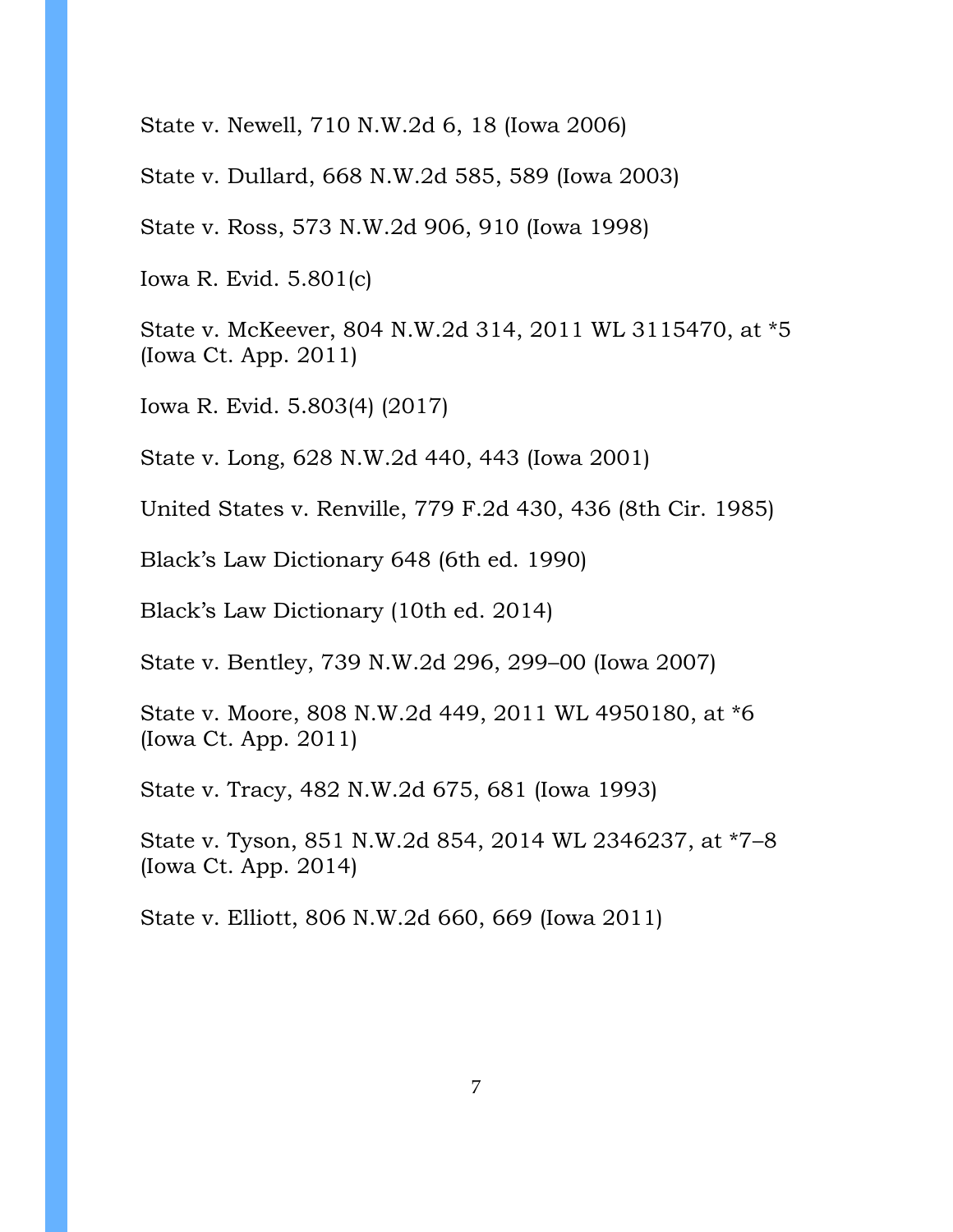#### **ROUTING STATEMENT**

This case should be transferred to the Court of Appeals because the issues raised involve applying existing legal principles. Iowa R. App. P. 6.903(2)(d) and 6.1101(3)(a).

#### **STATEMENT OF THE CASE**

#### **Nature of Case**

Defendant-Appellant Timothy Fontenot appeals his conviction, sentence and judgment following a jury trial resulting in a guilty verdict for two counts of Indecent Contact with a Child, an aggravated misdemeanor, in violation of Iowa Code §§ 709.12(1) and 903B.2 (2017).

### **Course of Proceedings and Disposition in District Court**

On June 28, 2017, a trial information was filed in Linn County charging Fontenot with two counts of sexual abuse in the second degree, a class B felony, in violation of Iowa Code § 709.1, § 709.3(1)(b) and § 903.B.1 and two counts of Indecent Contact with a Child, an aggravated misdemeanor, in violation of Iowa Code § 709.12(1) and § 903B.2. (Trial Information)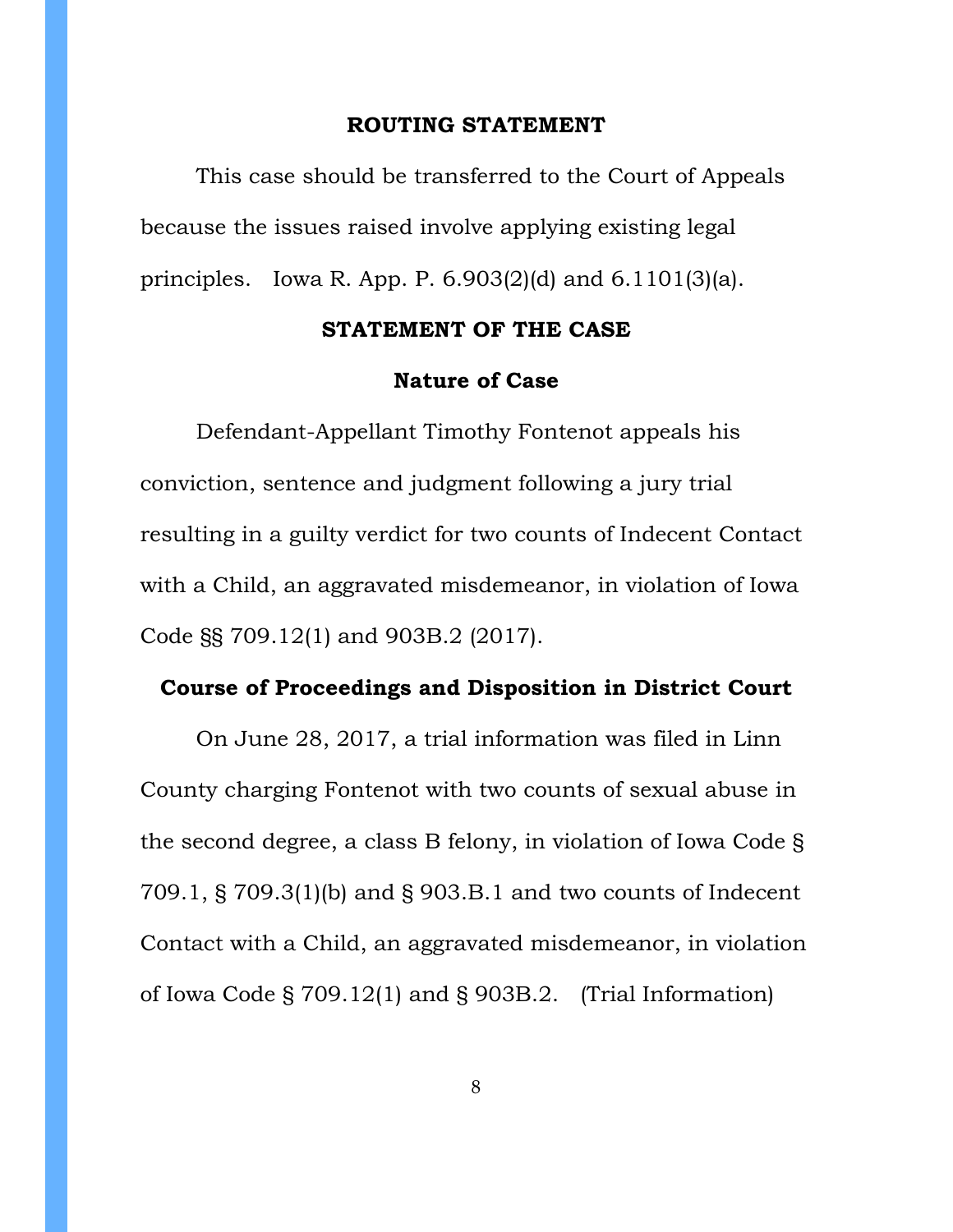(App. pp. 5-8). A written arraignment and plea of not guilty was entered on July 5, 2017. (Written Arraign. and Not Guilty Plea)(App. p. 9). Fontenot filed a motion to sever the counts on August 11, 2017. (08/11/17 M. Sever)(App. pp. 10-11). The State filed a resistance. (08/17/2017 Resistance)(App. pp. 12-13). On August 17, 2017, Fontenot waived his right to a speedy trial. (Waiver)(App. p. 14). On September 13, 2017, the Court ruled against Fontenot's request to sever the counts. (09/13/17 Other Order)(App. pp. 15-19).

On February 28, 2018, the State filed its notice of intent to present victim's video statement. (Notice of Intent)(App. pp. 20-22). Fontenot filed a motion to suppress evidence seized from Facebook on March 22, 2018. (Suppress)(App. p. 23). Also on March 22, 2018, Fontenot filed an updated waiver of speedy trial. (03/22/2018 Waiver)(App. p. 24). On August 8, 2018, the Court ruled against the motion to suppress. (08/08/2018 Other Order)(App. pp. 25-31).

9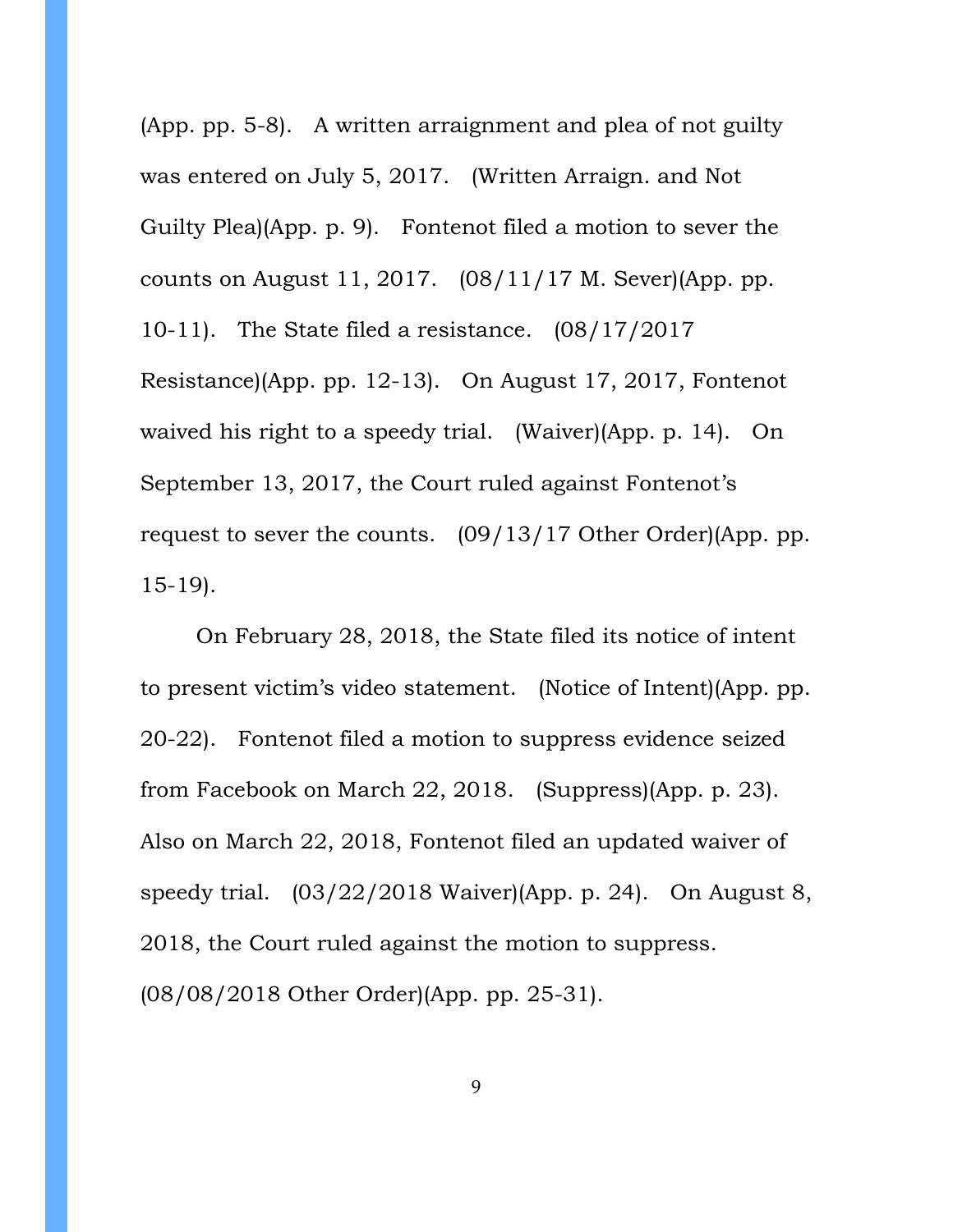On December 17, 2018, the State filed a motion to amend trial information to include two additional charges of Indecent Contact with a Child, an aggravated misdemeanor, in violation of Iowa Code § 709.12(1) and § 903B.2. (Motion Amend.)(App. pp. 32-33). The Court approved the amended trial information on December 17, 2018. (Amended Trial Information)(App. pp. 34-39).

Fontenot's trial began on December 17, 2018. (Tr. Vol I, p. 1). Fontenot was found guilty of counts five and six of the trial information: indecent Contact with a Child, an aggravated misdemeanor, in violation of Iowa Code § 709.12(1) and § 903B.2. (Verdict)(App. pp. 40-43). Fontenot was found not guilty of count three and four and the jury could not reach a verdict on counts one and two. (Verdict)(App. pp. 40- 43). The State filed a motion to dismiss counts one and two.  $(02/18/2019$  Motion to Dismiss)(App. p. 48). By Court order both counts were dismissed. (02/18/2019 Dismissal) (App. pp. 49-50).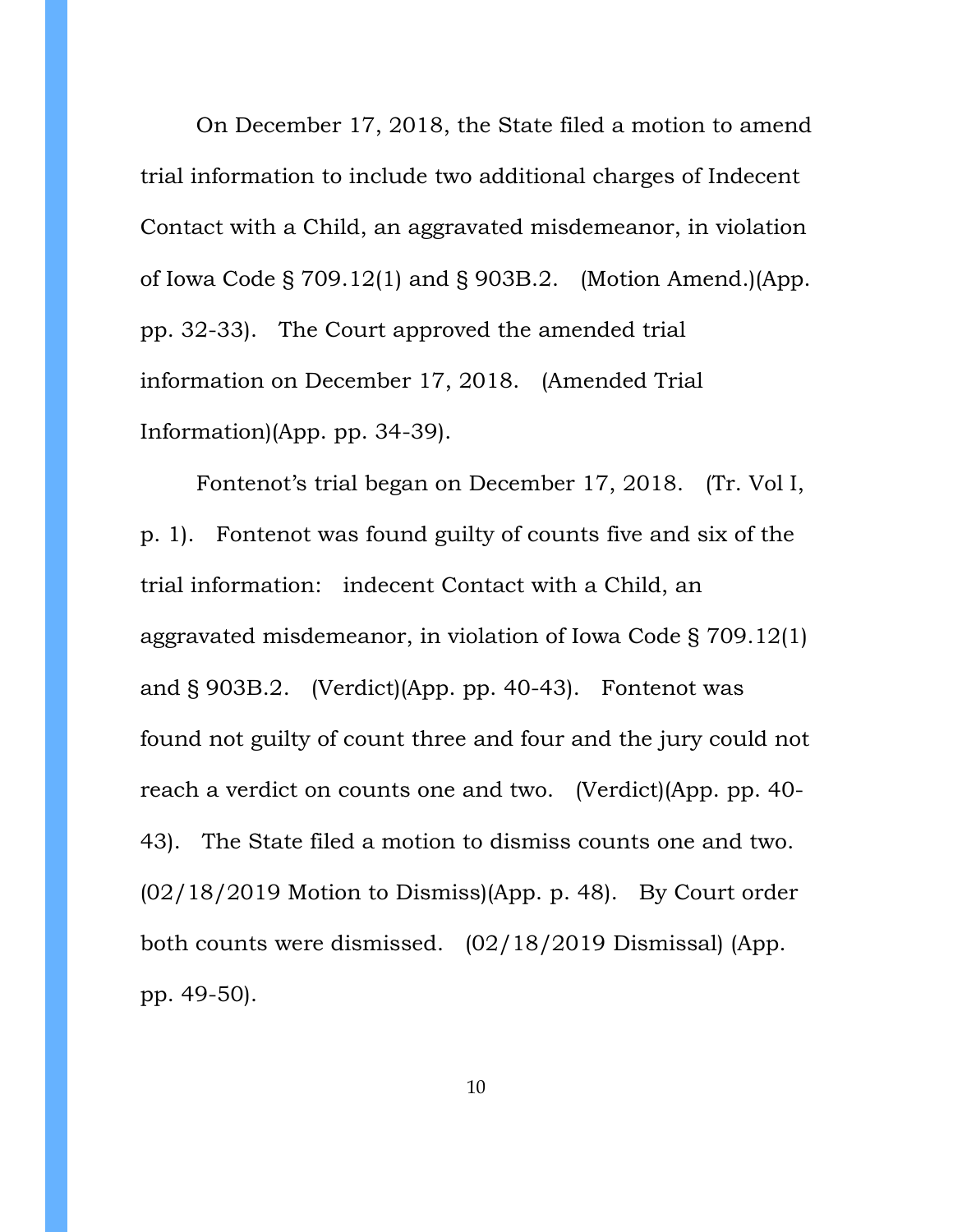On February 15, 2019, Fontenot was sentenced to: confinement to the Linn County jail for a period of 300 days, with all but 120 days suspended (Count 5) and confinement to the Linn County jail for a period of 300 days, with all but 120 days suspended (Count 6). The sentence was ordered to run concurrently. Fontenot was also fined \$625.00 plus applicable surcharges on both counts. Fontenot was also required to register as a sex offender under section 901A. Fontenot was also placed on special probation under Iowa Code § 903A for a period of 10 years. (Order of Disposition)(App. pp. 44-47).

Fontenot filed a timely notice of appeal on February 20, 2019. (Notice)(App. p. 51).

#### **Facts**

In July of 2016, eleven year old H.N.'s younger sister, K.F. told their mother that she had a secret to tell her. K.F. told their mother that she had a "secret from sissy" [H.N.] that she was not supposed to tell. H.N. and K.F.'s mother asked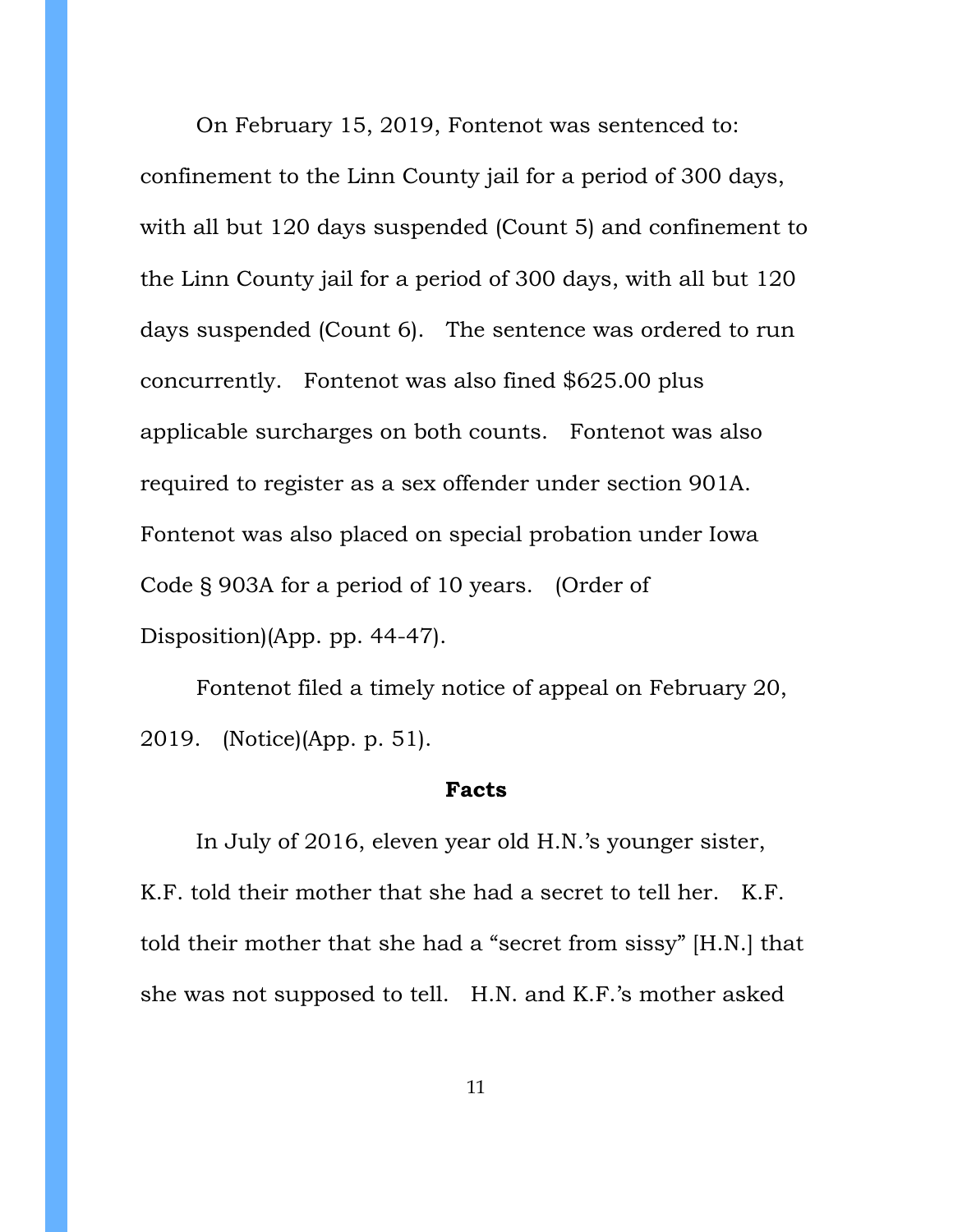what the secret was. (Tr. Vol. III, p. 39, L21-25). K.F. told her mother that Fontenot had been "touching" H.N. (Tr. Vol. II, p. 139, L1; Vol. III. p. 39, L21-25). H.N.'s mother spoke with her and after first denying the allegation H.N. told her mother that Fontenot was touching her inappropriately. (Tr. Vol. II, p. 139, L7-8; Vol. III. p. 40, L2-7).

The following day, H.N.'s stepfather went to the Marion Police Department and the police instructed him to take H.N to a local hospital. (Tr. Vol. III, p. 43, L8-10). H.N's parents then took her to Child Protection Services. (Tr. Vol. III, p. 43, L10-14).

H.N. and her parents were interviewed by staff at the St. Luke's Child Protection Center (CPC). (Tr. Vol. III, p. 43, L13- 22). H.N. underwent a medical evaluation by a physician at St. Luke's Child Protection Center. (Tr. Vol. III, p. 80, L8-13). No residual physical diagnostic sign of sexual abuse during H.N's examination. (Tr. Vol. III, p. 87, L8-11).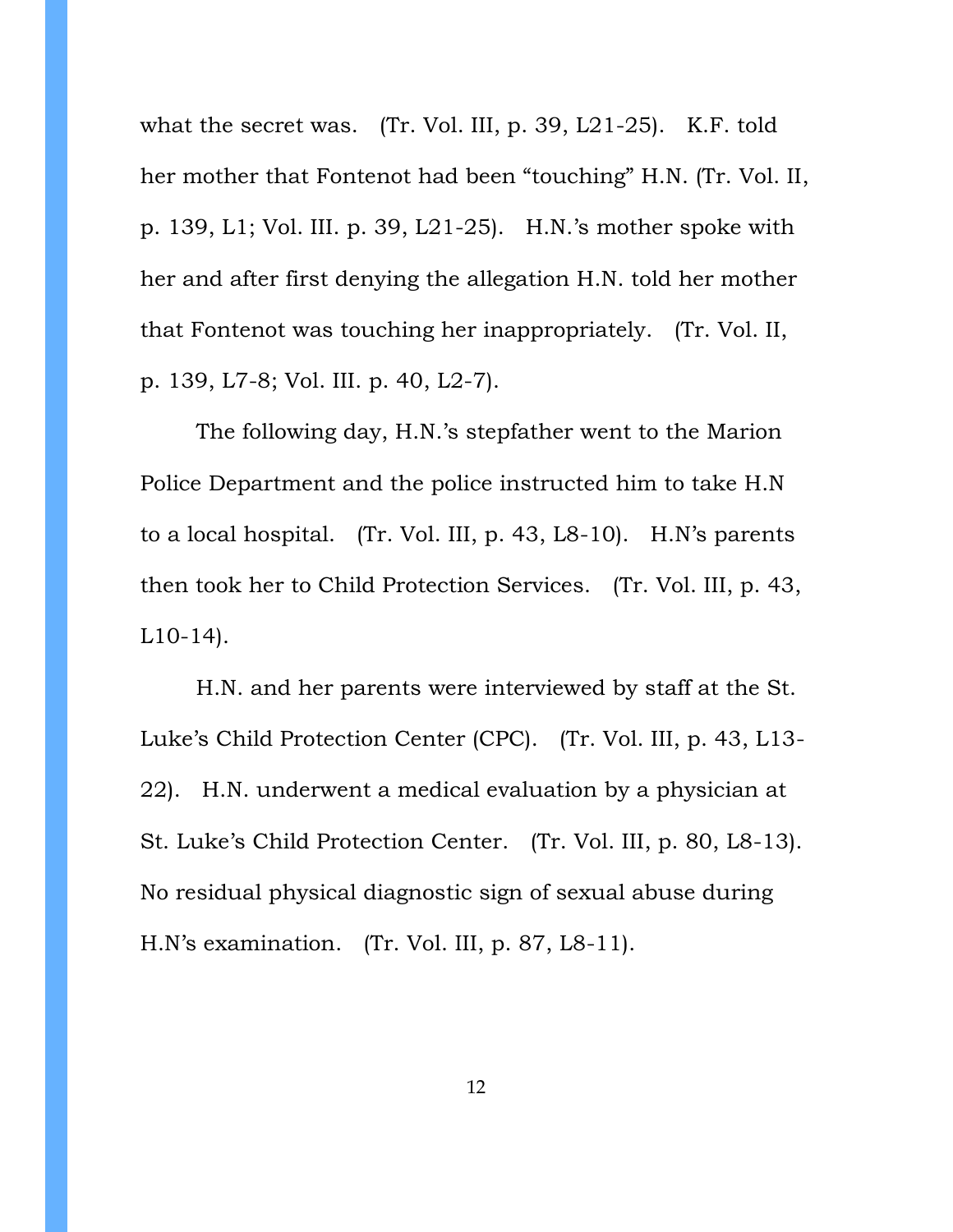H.N. also underwent a forensic interview at CPC by interview Rachel Haskin, which was recorded. (Tr. Vol. IV p. 7, L6-11; Ex. 1).

During the trial, H.N. testified that she was six or seven years old when Fontenot first began "doing something bad" to her; they were camping in Minnesota when it first started. (Tr. Vol. II p. 122, L22-25). H.N. stated that during that trip Fontenot rubbed up and down her leg and it made her feel uncomfortable. (Tr. Vol. II p. 123, L4-6).

H.N. testified the next time Fontenot touched her was in her home in Marion, Iowa. (Tr. Vol. II p. 124, L15-19). H.N. remembered Fontenot touching her vagina while she was in her bedroom when she was six or seven years old. (Tr. Vol. II p. 125, L12-17). She stated that Fontenot rubbed her vagina above her pants and that sometimes he would rub her under her pants, above her underwear. (Tr. Vol. II p. 125, L17-23; p. 126, L1-3). H.N. testified that Fontenot referred to this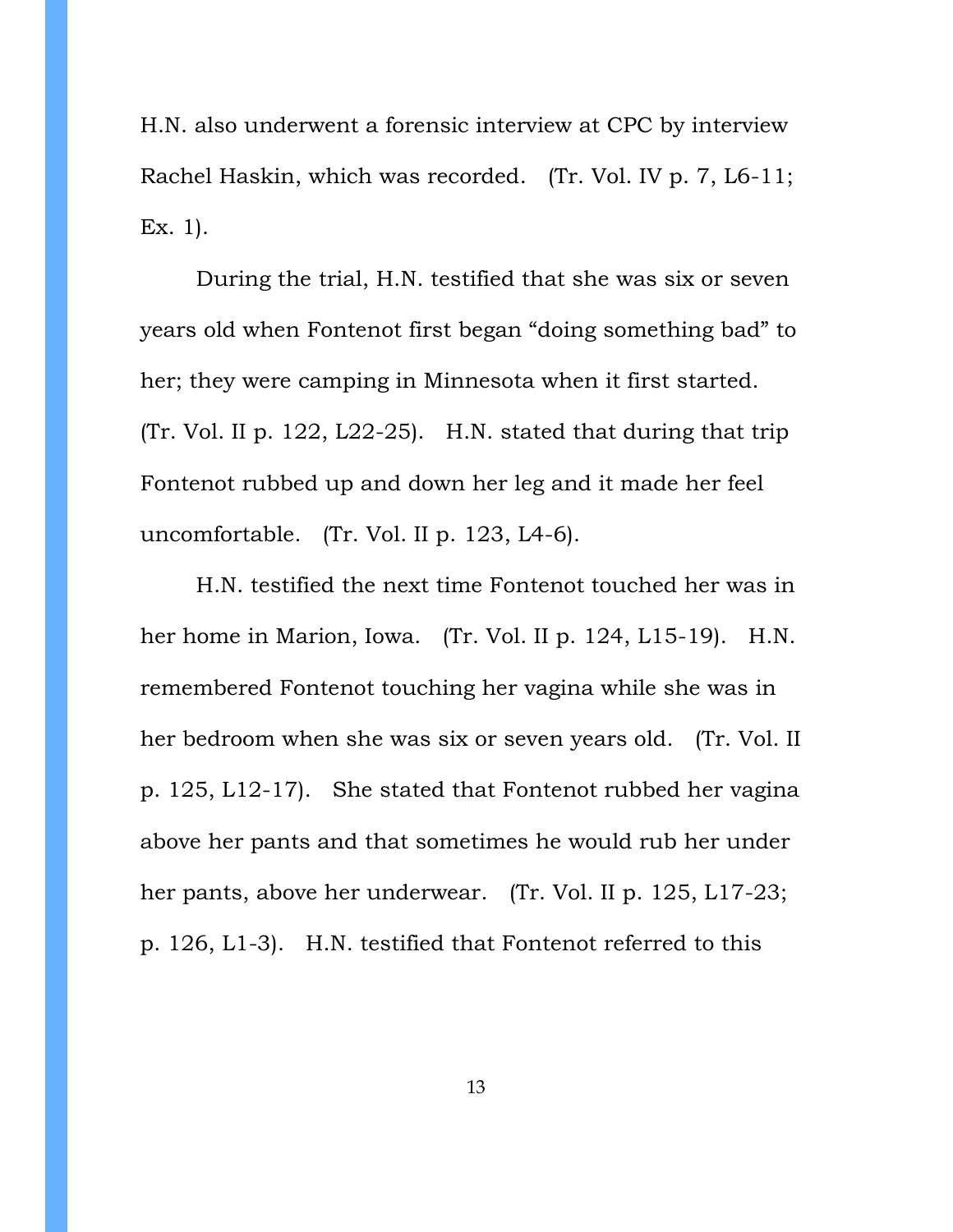inappropriate touching as "tickle time". (Tr. Vol. II p. 130, L3- 4).

H.N. testified that the last time Fontenot touched her, was in her brother's room, while she was sitting on a couch. (Tr. Vol. II p. 128, L2-9). H.N. testified she was 11 years old and he touched her under her underwear with his hand, rubbed her vagina and put his finger in her vagina. (Tr. Vol. II p. 127, L2-19).

Fontenot testified in his own defense. (Tr. Vol. V. p. 61, L1-p.98, L16). Fontenot denied sexually abusing H.N.; he specifically testified that he never touched H.N. inappropriately. (Tr. Vol. V. p. 72, L2-3). Fontenot also denied ever rubbing H.N.'s pubic region when he flipped her. (Tr. Vol. V. p. 72, L18-24). Fontenot denied ever touching H.N's private region when he was tickling her. (Tr. Vol. V. p. 73, L12-14). Fontenot denied that he ever used "tickle time" to touch H.N. inappropriately. (Tr. Vol. V. p. 79, L15-24).

14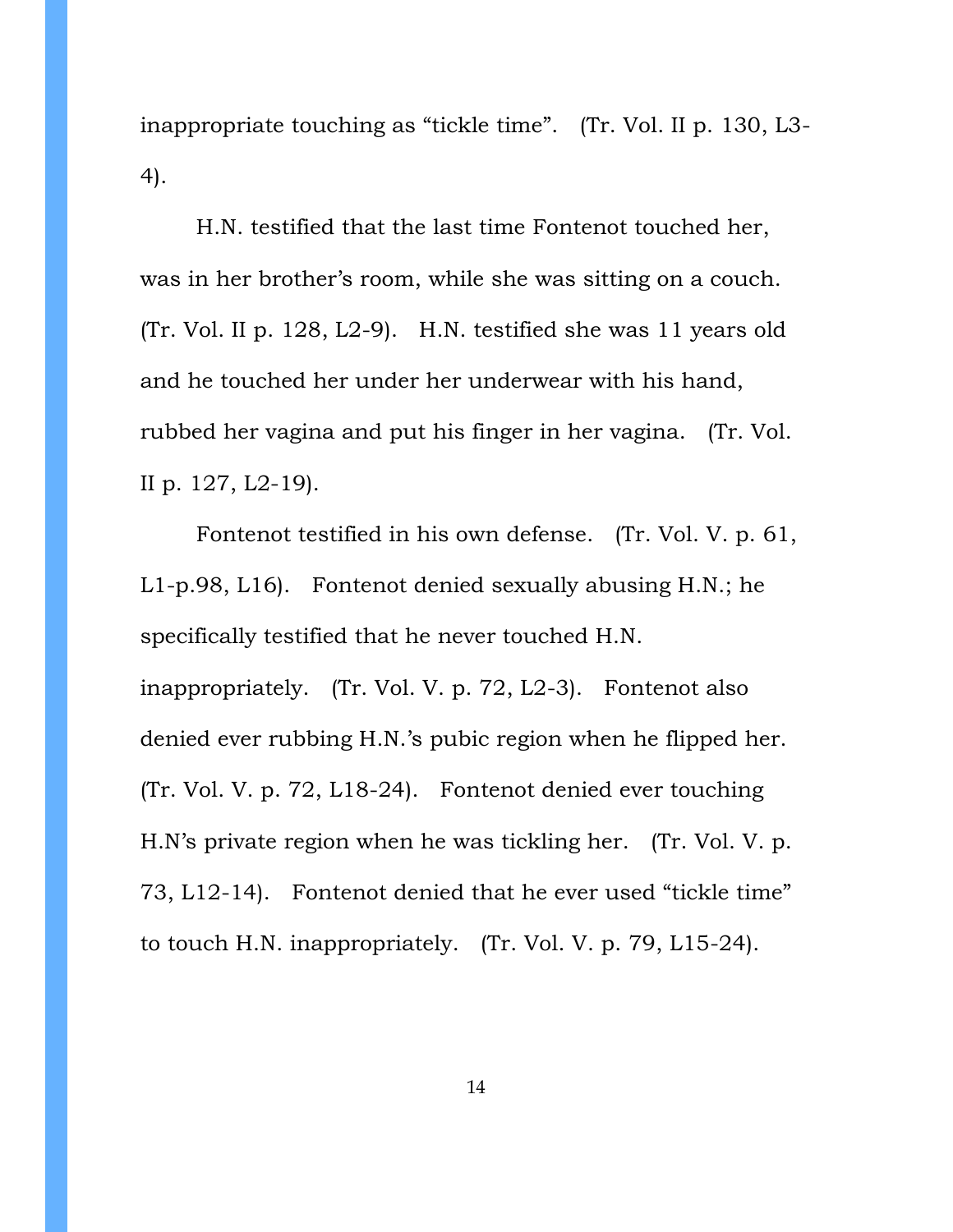Fontenot also denied ever going to a camping trip to Minnesota

with H.N. (Tr. Vol. V. p. 84, L22-24).

Any additional relevant facts will be discussed below.

#### **Argument**

## **I. THE COURT ERRONEOUSLY DETERMINED THAT H.N.'S INADMISSIBLE CHILD PROTECTION CENTER VIDEO WAS NON-HEARSAY UNDER IOWA RULE OF EVIDENCE 5.801(D)(1).**

**Standard of Review:** The court reviews hearsay claims as errors of law. State v. Buenaventura, 660 N.W.2d 38, 50 (Iowa 2003). Hearsay must be excluded as evidence at trial unless admitted as an exception or exclusion under the hearsay rule or some other provision. State v. Dullard, 668 N.W.2d 585, 589 (Iowa 2003).

**Preservation of Error**: The State filed notice of its intent to present the video of H.N.'s forensic interview with Rachel Haskin, a forensic interviewer with Child Process Center at St. Luke's Hospital. (Notice of Intent)(App.pp. 20-22 ). During the trial, the State argued for the inclusion of the video under the residual hearsay exception. Iowa R. Evid.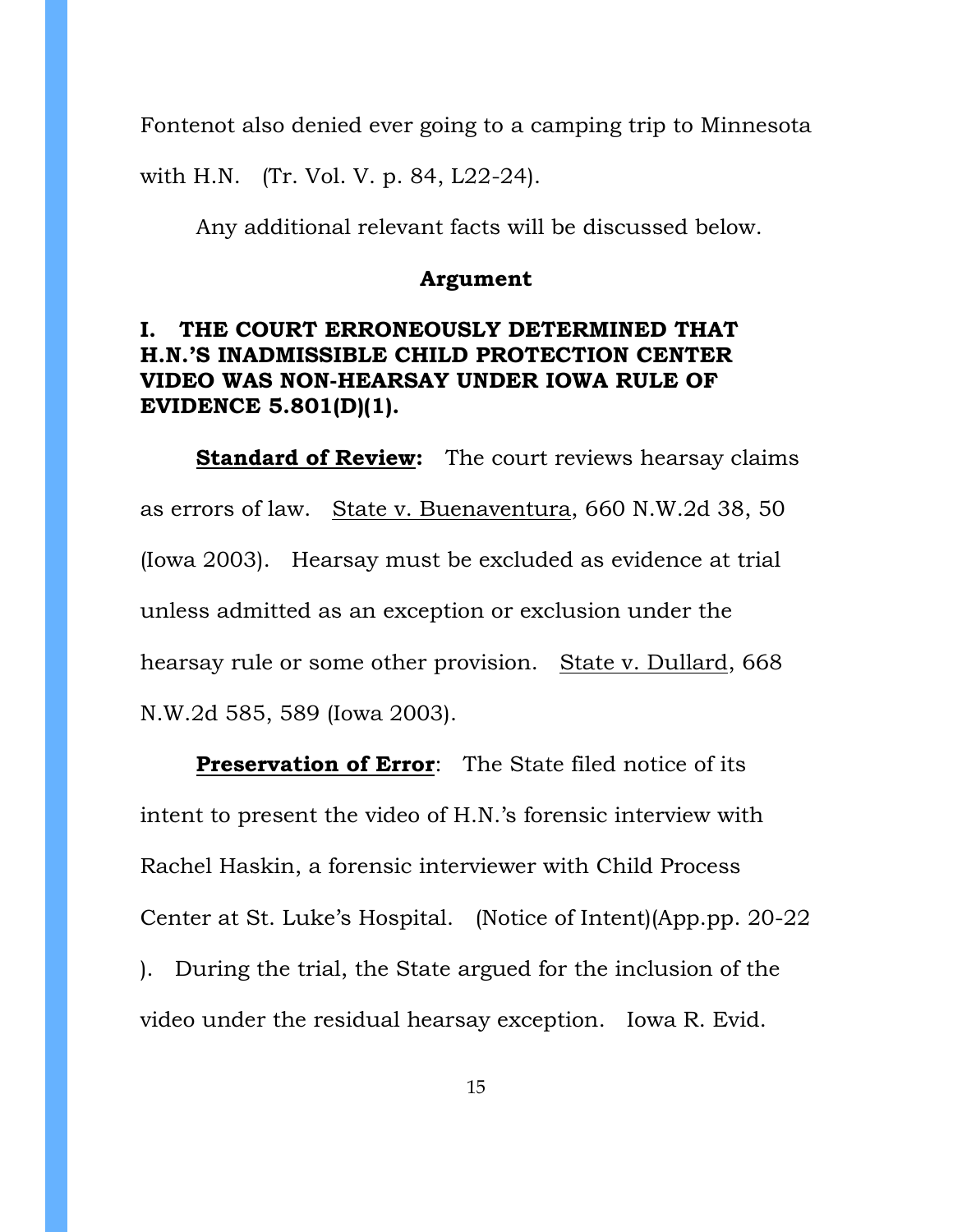5.801(d)(1) and Iowa R. Evid. 5.801(d)(1)(B). The State stated the exception "…would allow such a video to be entered" based on "… requirements of trustworthiness, materiality, necessity, service in interest of justice, and notice." (Tr. Vol. III, 185, L13-188, L13; p. 190, L2-7; p. 192, L2-25). The State further argued that the CPC video should be admitted because "the cross-examination… to H.N. challenges her credibility and also challenges that her testimony was not consistent or that she had recently fabricated it or recanted or by an improper influence or motive when she was testifying." (Tr. Vol. III, p. 186, L7-13).

Defense counsel objected on the grounds that the State's request to play the CPC video did not meet the residual exception because it: did not rise to the level of necessity needed to admit the video in evidence. (Tr. Vol. III, p. 188, L15-p. 189, L17, p. 193, L2-8; p.194, L5-10). The Court ruled that the video was admissible based on the video not being submitted for the truth of the matter asserted. (Tr. Vol. III, p.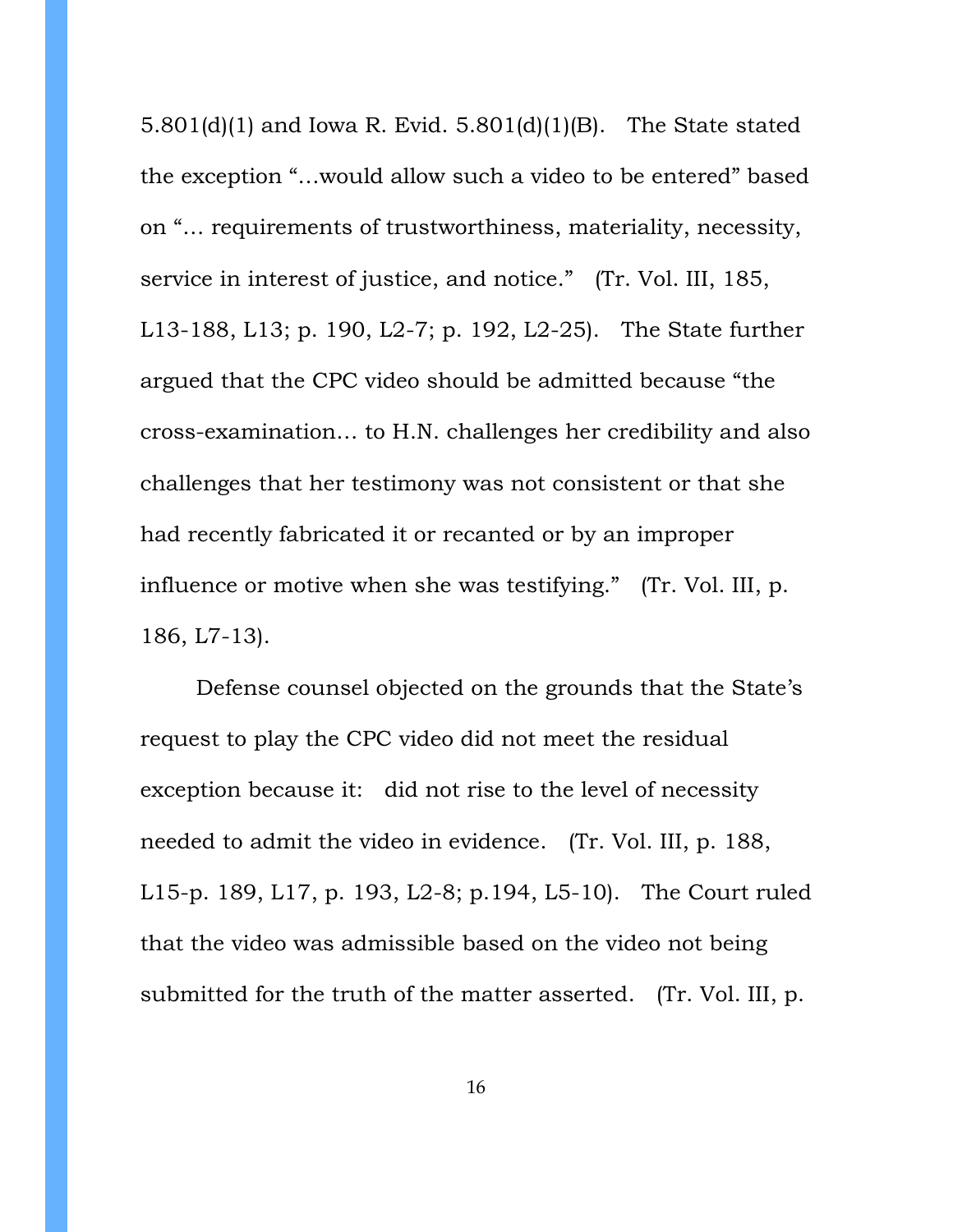L13-24). Therefore error was preserved. State v. Allen, 304 N.W.2d 208 (Iowa 1983).

**Discussion:** Rule 5.801(d)(1)(B) provides that a prior consistent statement of a declarant–witness is admissible if the declarant has testified, was subjected to cross-examination regarding the statement, and the prior statement "is offered to rebut an express or implied charge that the declarant recently fabricated it or acted from a recent improper influence or motive in so testifying." See Iowa R. Evid. 5.801(d)(1)(B) (2015). This exception requires that the prior statement must be offered to rebut the charge that the declarant recently fabricated.

In State v. Johnson, the State introduced, and the district court admitted, the forensic interview of a child alleging sexual abuse against the defendant under Rule 5.801(d)(1)(B). See State v. Johnson, 539 N.W.2d 160, 161-62 (Iowa 1995). The Supreme Court reversed, finding that "a witness's prior consistent statement is admissible as non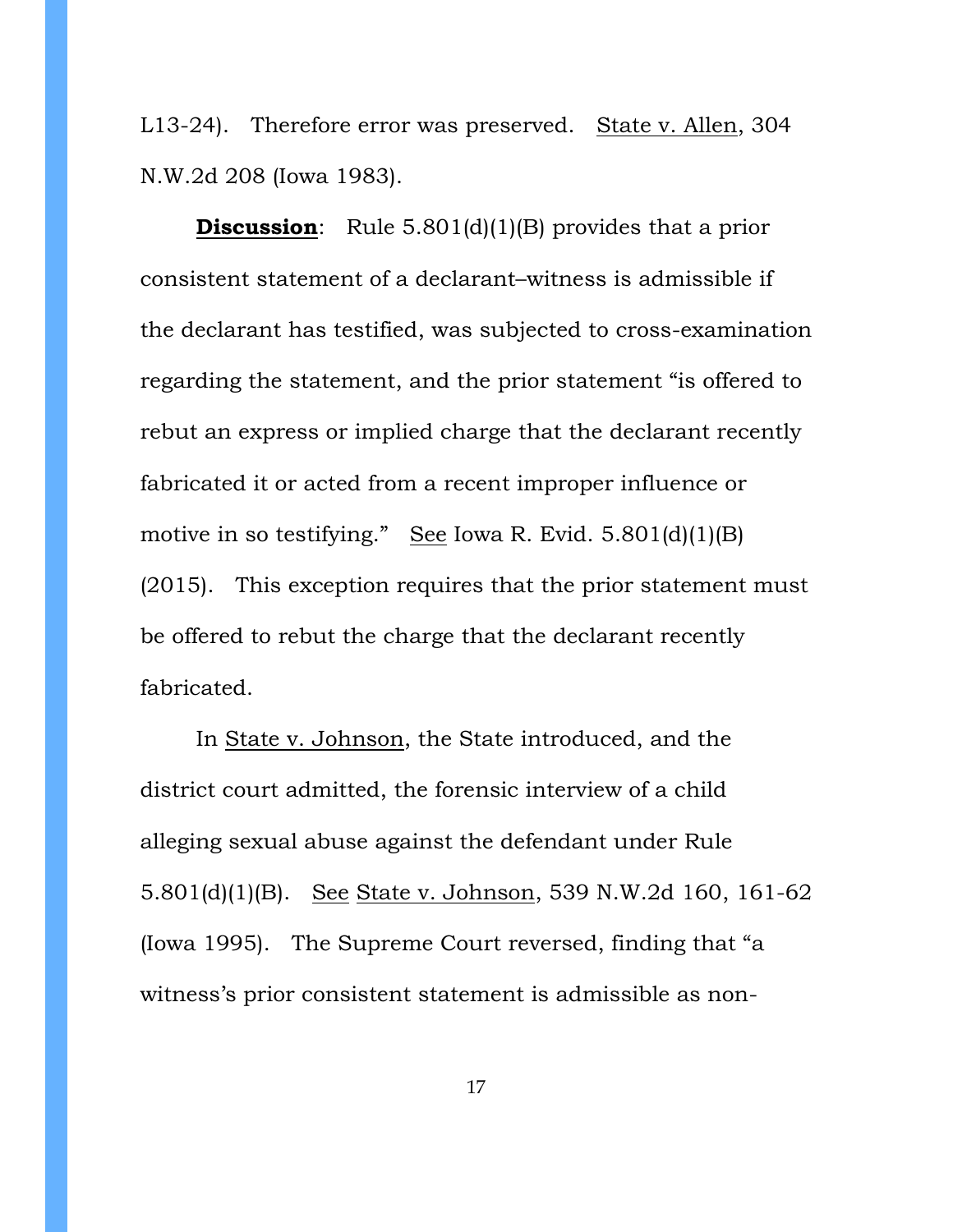hearsay to rebut a charge of improper motive under Iowa rule of evidence 801(d)(1)(B) *only if* the statement was made before the alleged improper motive to fabricate arose." Id. at 165 (emphasis in original). Therefore, the Court found the prior consistent statement was inadmissible under the Rule because it was made after the accusations of sexual abuse. Id.

This case is indistinguishable from Johnson. As in Johnson, the challenged statements were made during a forensic interview at a child protection center. See id. at 161. Exhibit 1, the videotape of the forensic interview was clearly made *after* H.N. accused Fontenot of sexual abuse; in fact, the whole reason the forensic interview was conducted was to gather more information for the police investigation.

Because the prior consistent statement was made only after H.N. had already accused Fontenot of sexual abuse, it is clearly not admissible as a non-hearsay prior consistent statement under Rule of Evidence 5.801(d)(1)(B). See id. at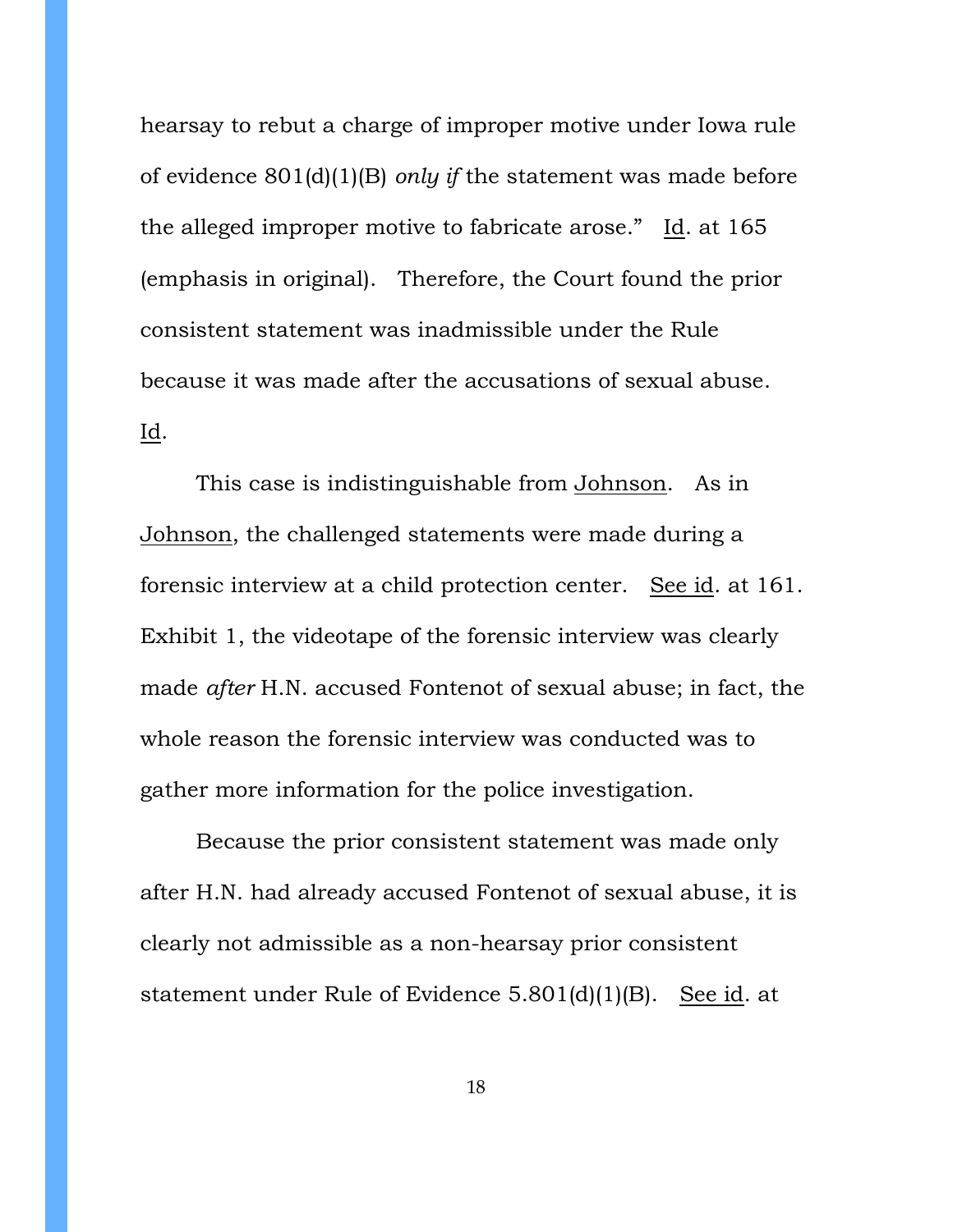165.

### *A.* **By finding the video was non-hearsay, the district court allowed inadmissible hearsay into evidence.**

The Iowa Rules of Evidence define hearsay as an out-ofcourt statement offered into evidence to prove the truth of the matter asserted. Iowa R. Evid. 5.801(c) (2017). The Court determines whether a statement is hearsay by examining the purpose of the offered testimony. State v. Horn, 282 N.W.2d 717, 724 (Iowa 1979) (citing State v. Jones, 271 N.W.2d 761, 767 (Iowa 1978)). The State, as the proponent of the hearsay, has the burden of proving it falls within an exception to the hearsay rule. State v. Cagley, 638 N.W.2d 678, 681 (Iowa 2001).

Hearsay statements are not admissible unless they fall within a recognized exception as permitted by the Iowa Constitution, a statute, or a rule. Iowa R. Evid. 5.802 (2017). Subject to the condition of relevance, "[t]he district court has no discretion to deny the admission of hearsay if it falls within an exception, or to admit it in the absence of a provision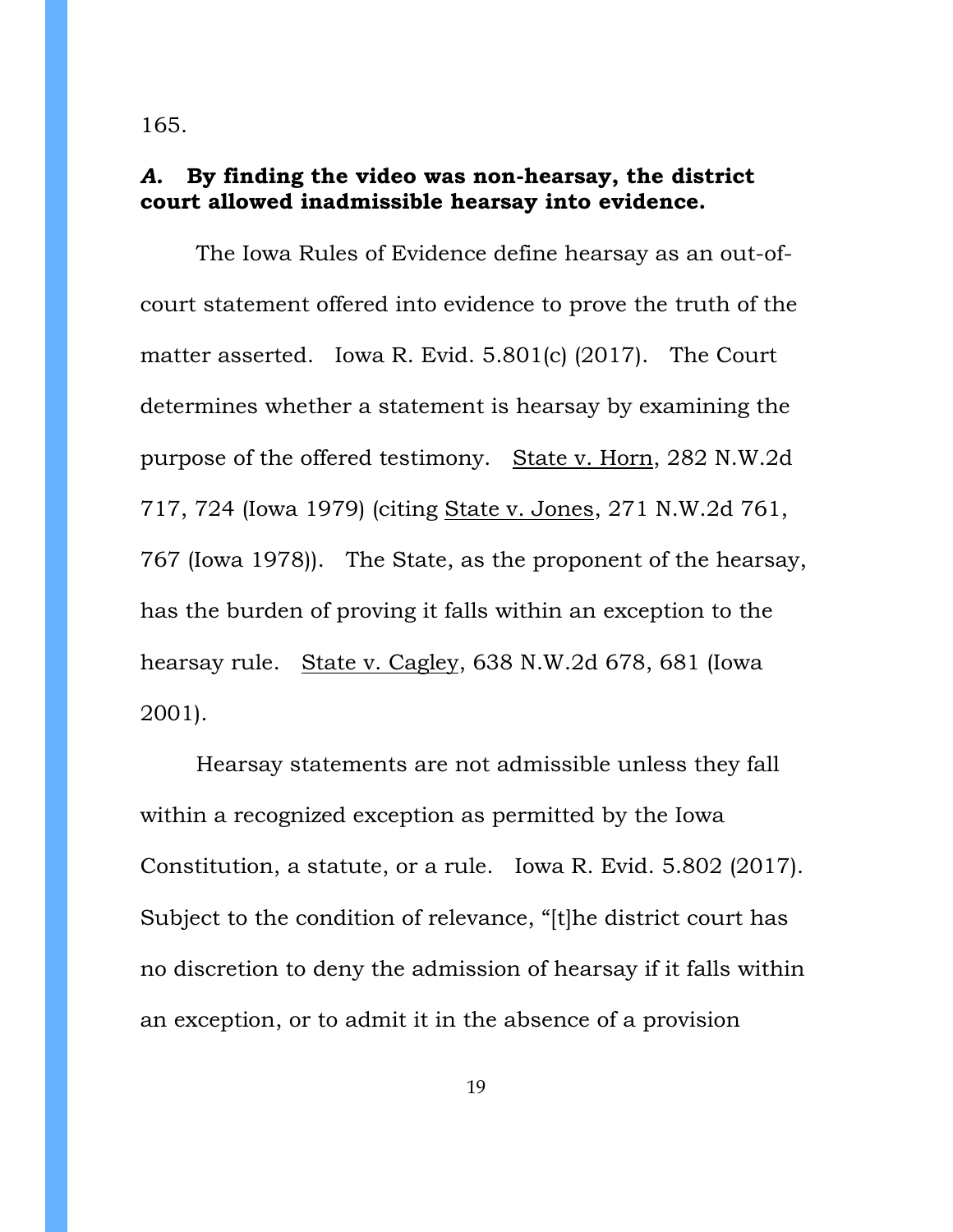providing for admission." State v. Newell, 710 N.W.2d 6, 18 (Iowa 2006). Inadmissible hearsay is "considered to be prejudicial to the non-offering party unless otherwise established." State v. Dullard, 668 N.W.2d 585, 589 (Iowa 2003) (citing State v. Ross, 573 N.W.2d 906, 910 (Iowa 1998)).

Exhibit 1, the video of H.N.'s forensic interview with Haskin, includes inadmissible hearsay. Its contents are clearly out-of-court statements, and it was entered into evidence by the State to prove the truth of the matter asserted—that Fontenot engaged in inappropriate sexual contact with H.N. See Iowa R. Evid. 5.801(c). See also State v. McKeever, 804 N.W.2d 314, 2011 WL 3115470, at \*5 (Iowa Ct. App. 2011) (unpublished table decision) ("[T]he videotape [of the child's interview at the child protection center] clearly constitutes hearsay  $\dots$ ."). No exception to the rule of hearsay applies to the exhibit that would render its contents admissible.

Notably, the statements do not fall under the medical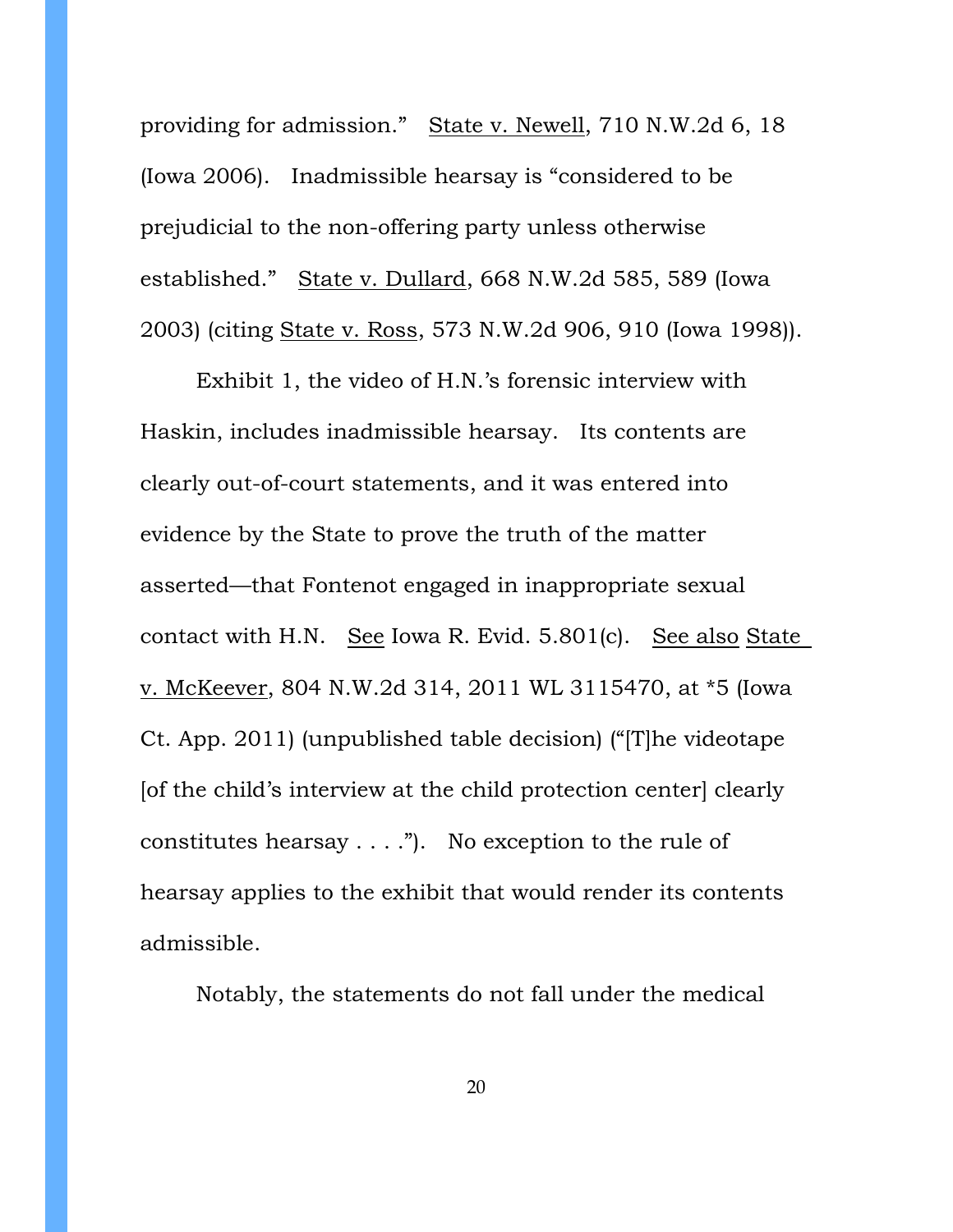diagnosis or treatment exception to hearsay. Iowa Rule of Evidence 5.803(4) provides "[s]tatements for purposes of medical diagnosis or treatment" are "not excluded by the hearsay rule, even though the declarant is available as a witness." Iowa R. Evid. 5.803(4) (2017). It states:

Statements made for purposes of medical diagnosis or treatment and describing medical history, or past or present symptoms, pain, or sensations, or the inception or general character of the cause or external source thereof insofar as reasonably pertinent to diagnosis or treatment.

### Id.

The Iowa Supreme Court has adopted a two-part test for determining whether statements may be properly characterized as statements for the purposes of medical diagnosis and treatment under Rule 5.803(4). State v. Long, 628 N.W.2d 440, 443 (Iowa 2001). "'[F]irst, the declarant's motive in making the statement must be consistent with the purposes of promoting treatment; and second, the content of the statement must be such as is reasonably relied on by a physician in treatment or diagnosis." Id. (quoting United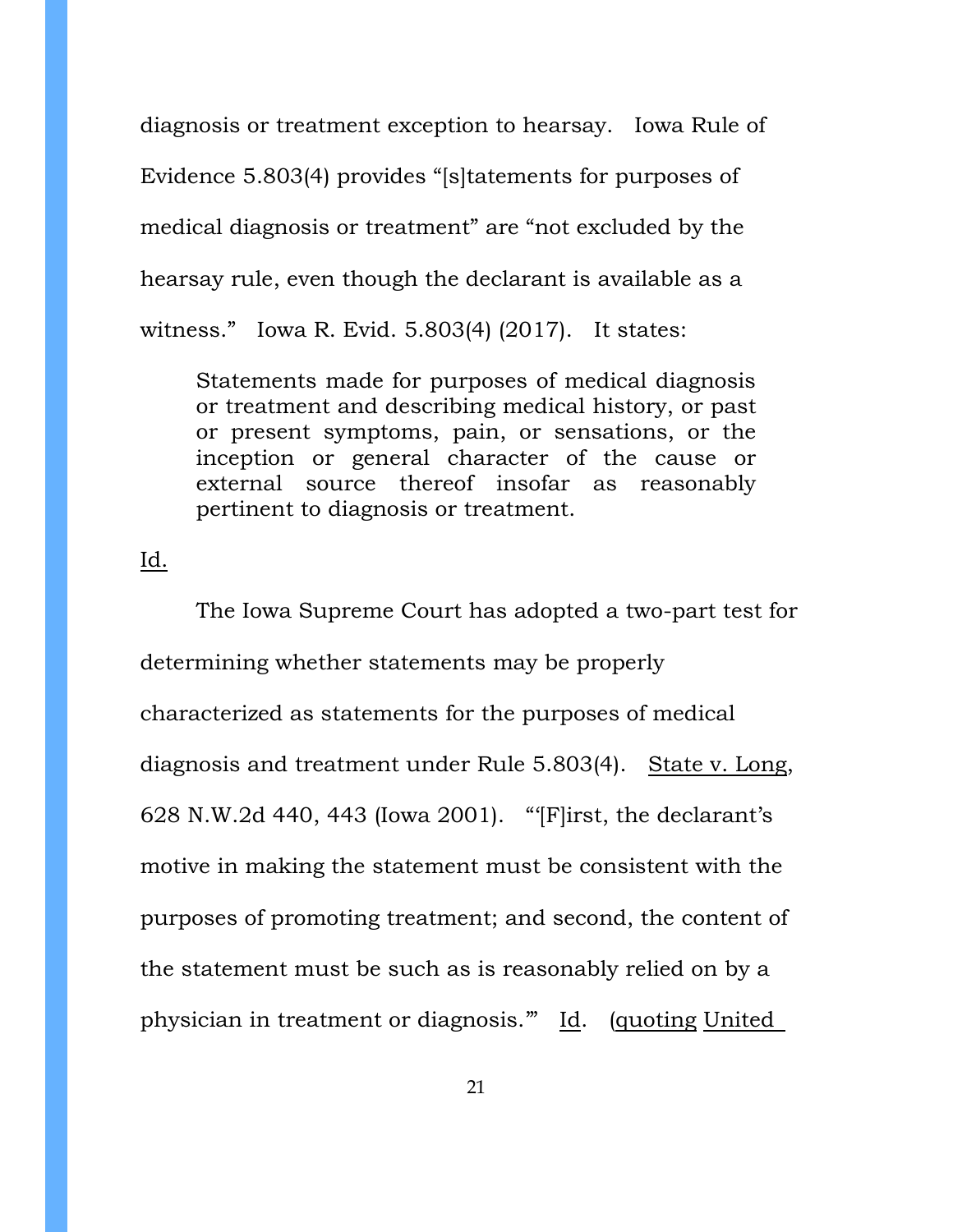States v. Renville, 779 F.2d 430, 436 (8th Cir. 1985)).

The record reveals Haskins's interview with H.N. was a "forensic interview." (Tr. Vol. IV, p. 7, L6-11). "Forensic" is defined as "belonging to courts of justice." Black's Law Dictionary 648 (6th ed. 1990). It is also defined as "[u]sed in or suitable to courts of law or public debate" and "[o]f, relating to, or involving the scientific methods used for investigating crimes." Black's Law Dictionary (10th ed. 2014). The forensic interview was done not for the purpose of medical treatment or diagnosis, but to assist law enforcement with the investigation of a sexual abuse case. See State v. Bentley, 739 N.W.2d 296, 299–00 (Iowa 2007) (considering characterization of interview as "forensic interview," among other factors, in determining purpose of Child Protection Center interview of child sexual abuse victim was to make record of past criminal events); State v. Moore, 808 N.W.2d 449, 2011 WL 4950180, at \*6 (Iowa Ct. App. 2011) (unpublished table decision) ("We question [whether the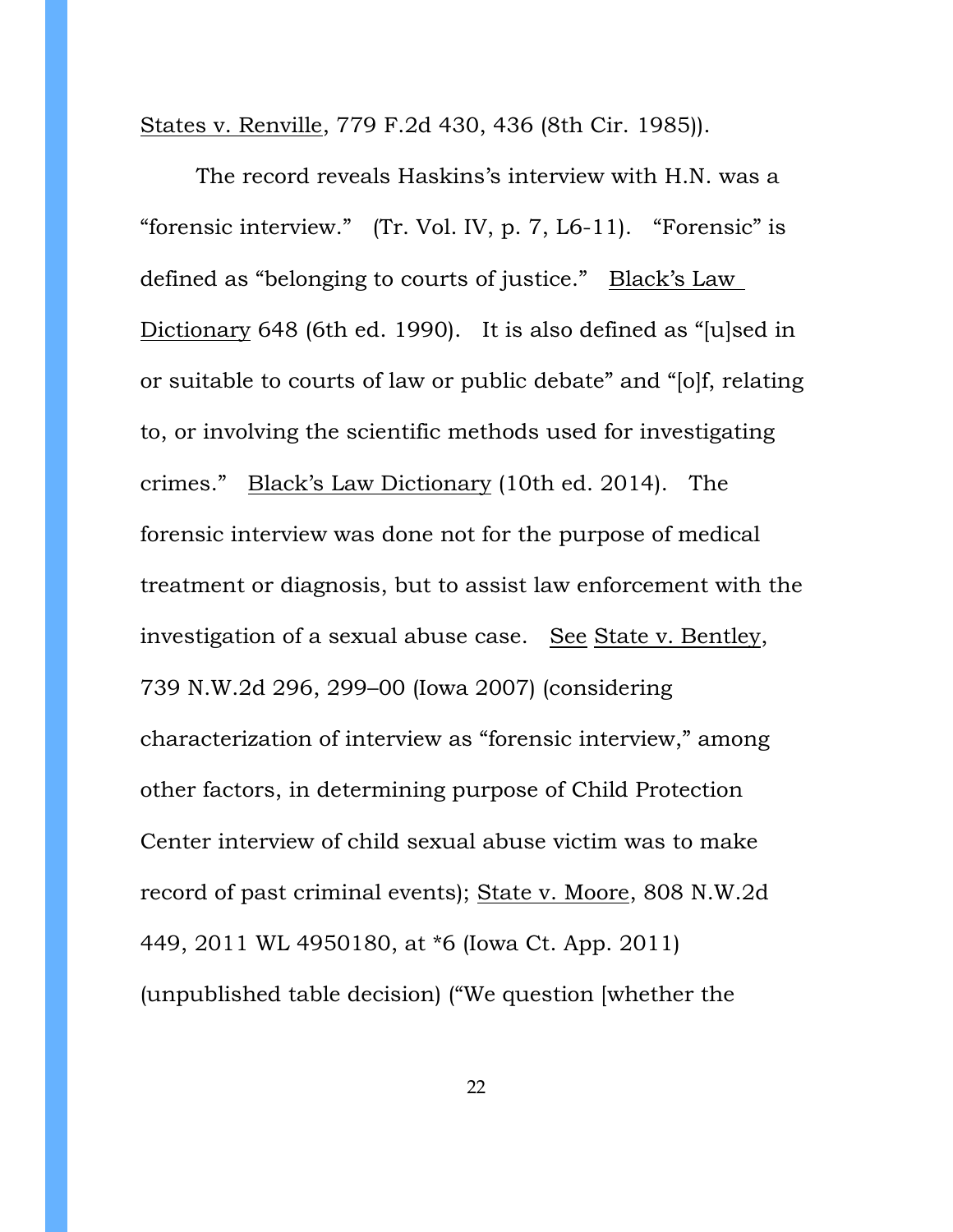testimony was admissible under the medical diagnosis exception], especially with respect to the forensic interviewer and the child protective worker, as there was minimal evidence showing the children's statements to these witnesses satisfied the two-part test for admissibility detailed in State v. Tracy, 482 N.W.2d 675, 681 (Iowa 1993)); State v. Tyson, 851 N.W.2d 854, 2014 WL 2346237, at \*7–8 (Iowa Ct. App. 2014) (unpublished table decision) (finding a child victim's statements to a forensic examiner were not admissible under the statements made for purposes of medical diagnosis or treatment exception).

In explaining why the forensic interview was conducted, the lead detective, Andrea Wilson, in the case testified she calls the Child Protection Center if she feels it is necessary. Wilson also testified that she does not talk to the children [who make the allegations]. (Tr. Vol. III, p.148, L4-9). It is clear that the forensic interview is utilized to gather additional information for law enforcement to determine if the allegations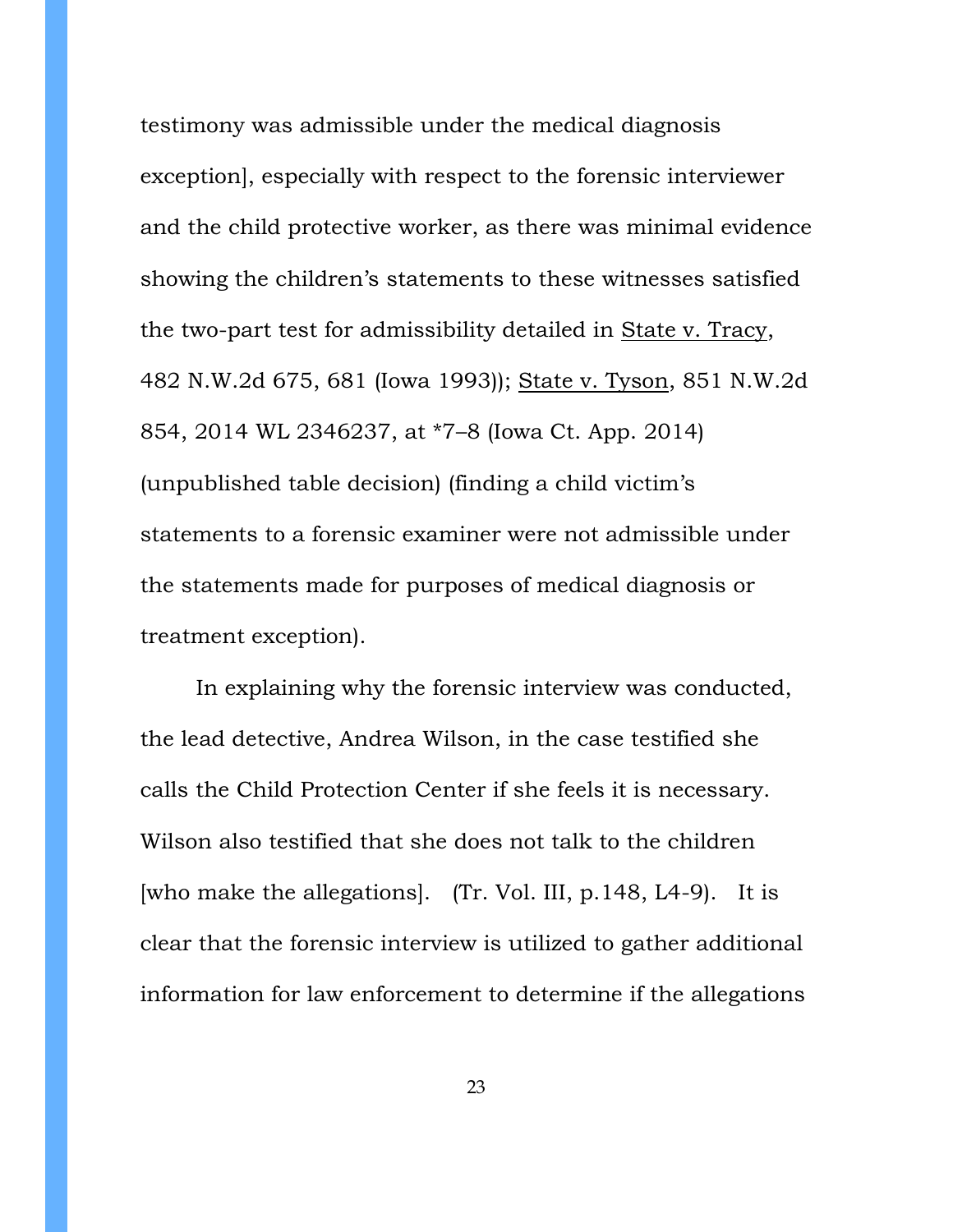should be pursued in a criminal investigation.

The interview was recorded and there was an observation room, where law enforcement officers can sit and watch the interview live. (Tr. Vol. III, p.150, L11-15). Also, there are phones of the walls of the observation and the interview room, and Wilson could "pick up the phone to talk to the interviewer". The police officer could get the interviewer to ask other questions. (Tr. Vol. III, p. 150, L18-25). Additionally, during the interview, Haskin, steps out of the room to speak with Wilson, and once Haskin re-enters the room, after speaking with Wilson, she asks H.N. additional questions. (Ex.1 12:42:58). The additional questions that Haskin asked were "investigative" questions including: how H.N. and Fontenot would communicate, what type of phone H.N. used to talk to Fontenot, and if H.N. still had any text messages or Facebook messages from Fontenot saved. (Ex.1 12:44:19). All of this information was later used by Wilson to request the Facebook messenger records between Fontenot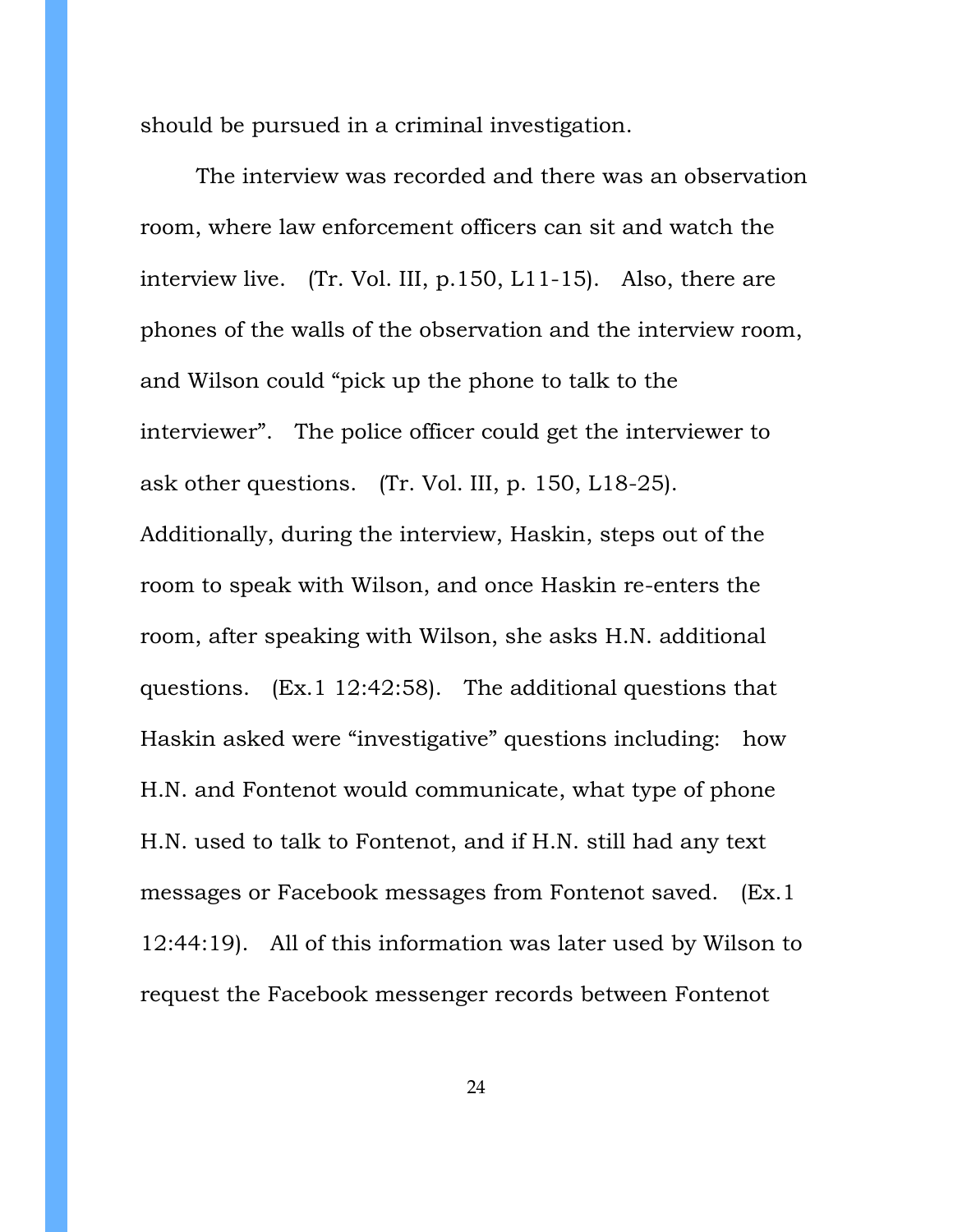and H.N. (Tr. Vol. III, p. 153, L3-6).

There is no information that supports H.N. made these statements with the purposes of promoting her treatment; rather, it appears the interview was done with the sole purpose to assist law enforcement with their investigation of Fontenot. Additionally, there is no indication from the record that the statement was relied on by a physician or medical personnel for H.N.'s treatment or diagnosis. Thus, the exhibit's contents are not admissible under Rule 5.803(4). See Long, 628 N.W.2d at 443; Tyson, 2014 WL 2346237, at \*7–8 (finding child's statements to forensic interview did not meet the exception).

The district court abused its discretion to allow the inadmissible hearsay, without an exception. By allowing the CPC video, the court allowed the jury to hear H.N's prior consistent statement, additional damaging evidence and details that were not contained in H.N.'s in person trial testimony.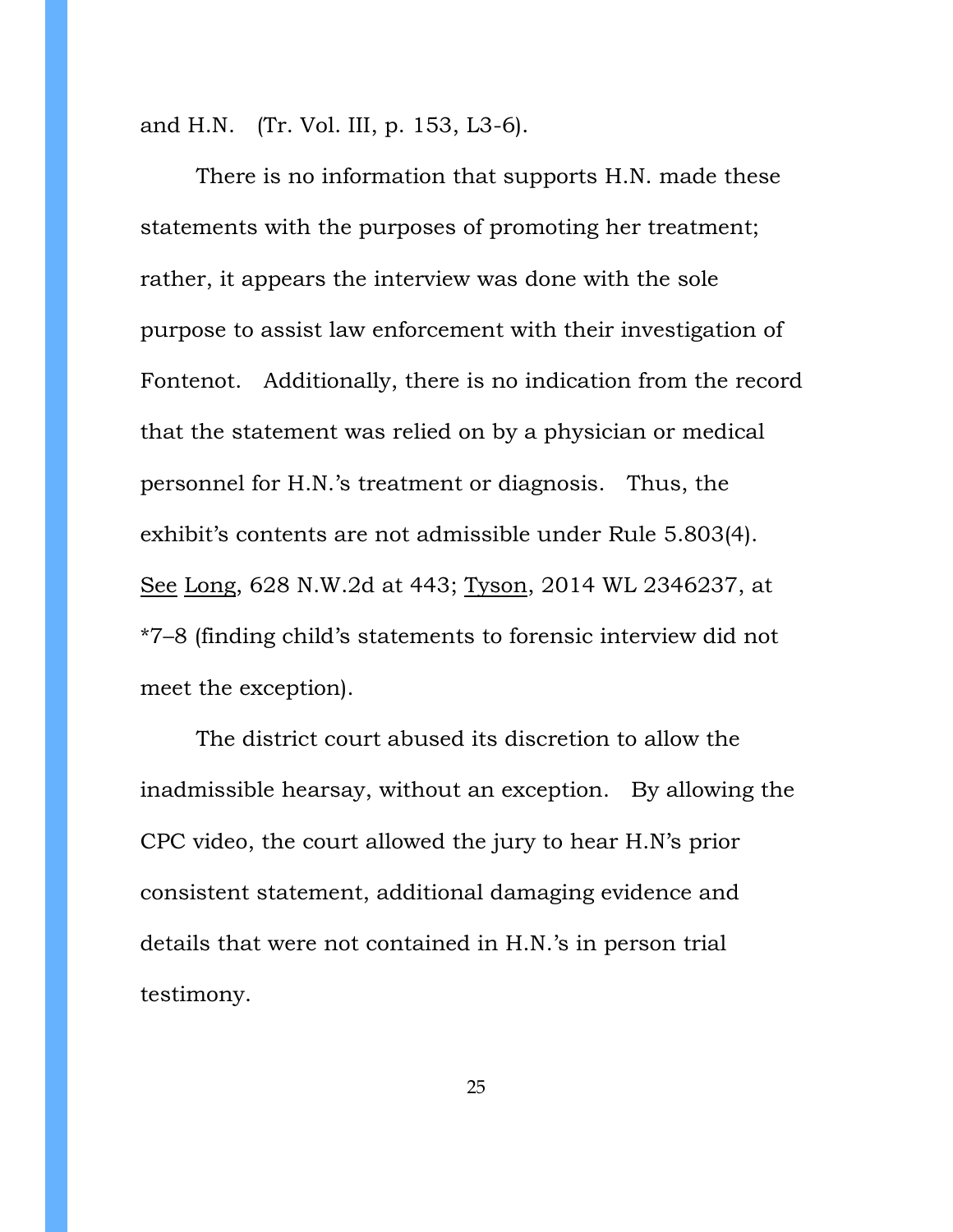For example, at trial, H.N. never mentioned that Fontenot touched her breasts while simultaneously touching her vagina, however in Exhibit 1, H.N. stated that Fontenot touched her breast under her sports bra. (Ex.1 12:11: 01). At trial, H.N. never testified that Fontenot touched his penis while touching her vagina, however, in Exhibit 1, H.N. testified he touched his penis when he touches her. (Ex. 1 12:28: 15).

Also in Exhibit 1, H.N. provided details about a conversation she had with Fontenot telling him that he "should not be doing this to me" and Fontenot responded that "he is going to keep doing it to you until someone finds out." (Ex. 1 12:39:18). This is information H.N. did not testify about during her trial testimony.

In contrast to her trial testimony, on Exhibit 1, H.N. also stated that she told Fontenot that she and E.M. discussed "tickle time" and that Fontenot responded by stating "she does not need to know my business…" and that Fontenot threatened to "stop buying her stuff and take away her phone"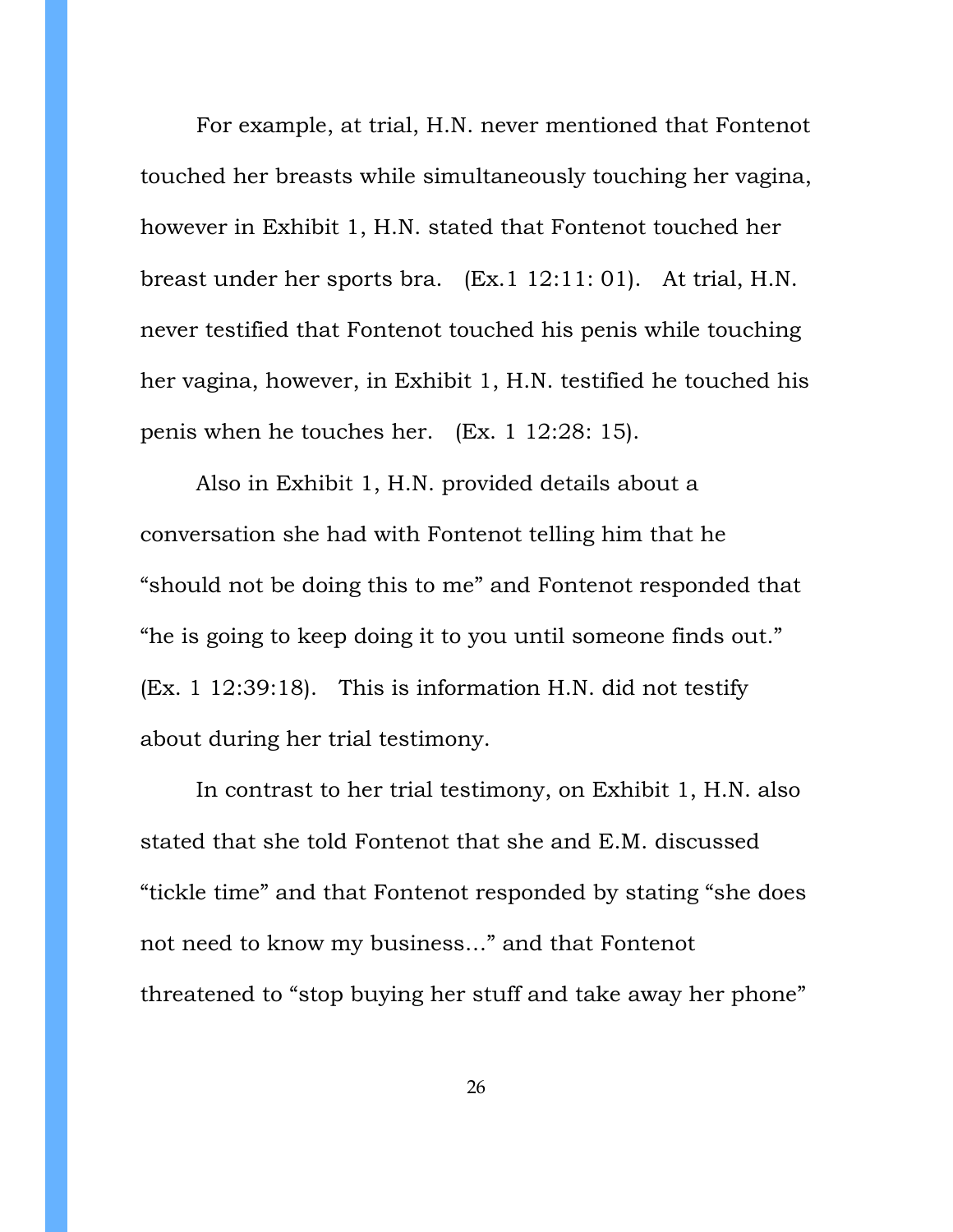if she told somebody. (Ex. 1 12:40:13). This extra information was not cumulative and it was prejudicial to Fontenot.

The admission of the video allowed the State to improperly bolster H.N.'s credibility and corroborate her prior statements.

Even if the record contains cumulative evidence in the form of testimony, the hearsay testimony's trustworthiness must overcome the presumption of prejudice. Horn, 282 N.W.2d at 724. The Court measures the trustworthiness of the hearsay testimony based on the trustworthiness of the corroborating testimony. State v. Elliott, 806 N.W.2d 660, 669 (Iowa 2011) (citations omitted). The record shows that there is little corroborating evidence of H.N.'s allegations. There was no physical evidence.

Even if this Court finds the hearsay evidence was trustworthy to the point it overcame the presumption of prejudice, the admission of the hearsay prejudiced Fontenot.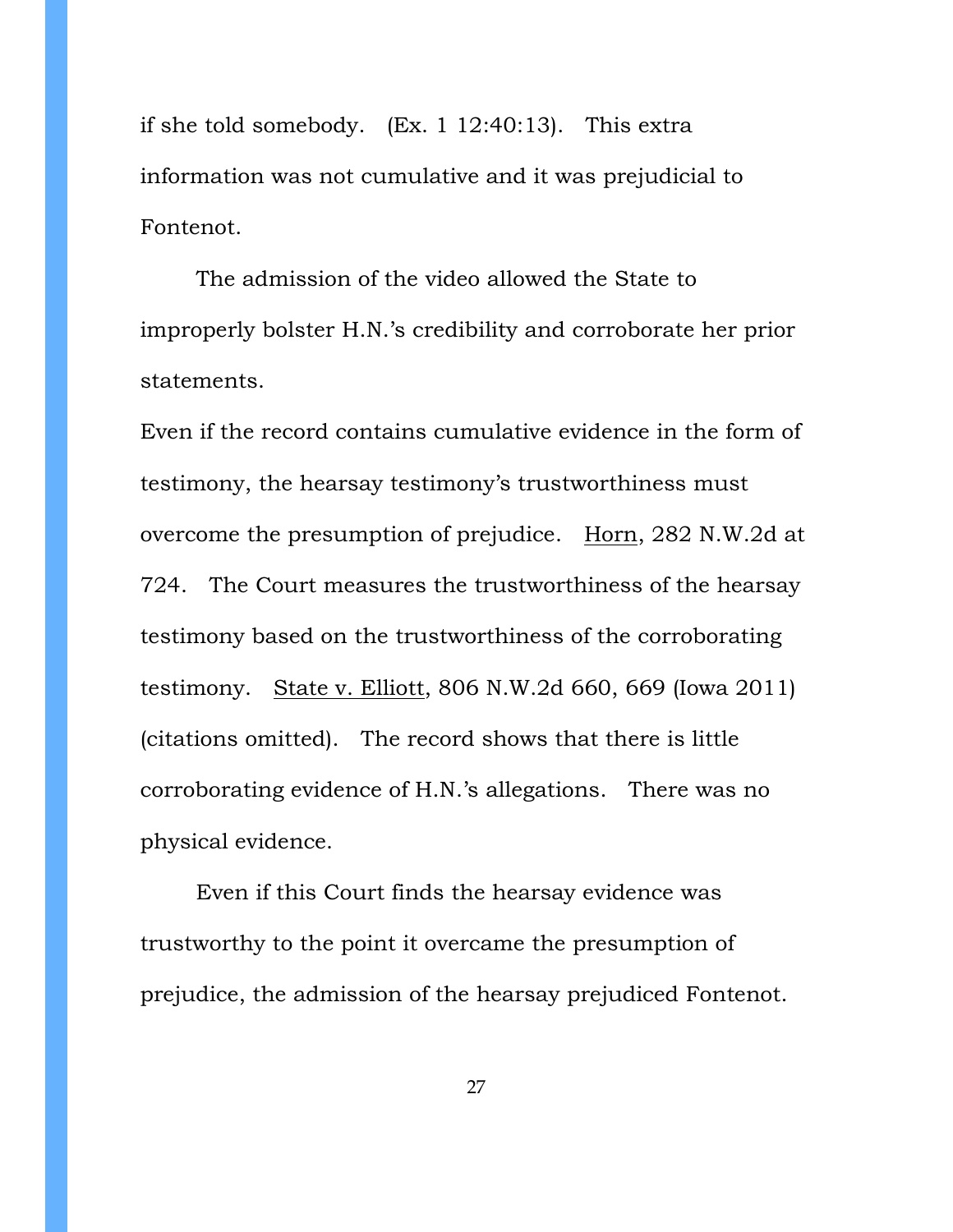As noted in Elliott, all erroneously admitted hearsay is not harmless merely because it is cumulative. Elliott, 806

N.W.2d at 670. The Court recognized:

There could be circumstances . . . where that extra helping of evidence can be so prejudicial as to warrant a new trial. . . . One such circumstance occurs when a witness's credibility is central to the case and the only real purpose for admitting the hearsay evidence is to bolster the witness's credibility.

Id. (internal quotation marks omitted)(citations omitted).

The outcome of the case depended almost entirely on the credibility of H.N. The only reason to introduce the hearsay evidence contained in Exhibit 1 was to bolster H.N.'s testimony. The hearsay testimony unfairly tipped the scales toward Fontenot's guilt.

# **CONCLUSION**

For all the above reasons, the defendant requests this court vacate his conviction, sentence, and judgment and remand the case.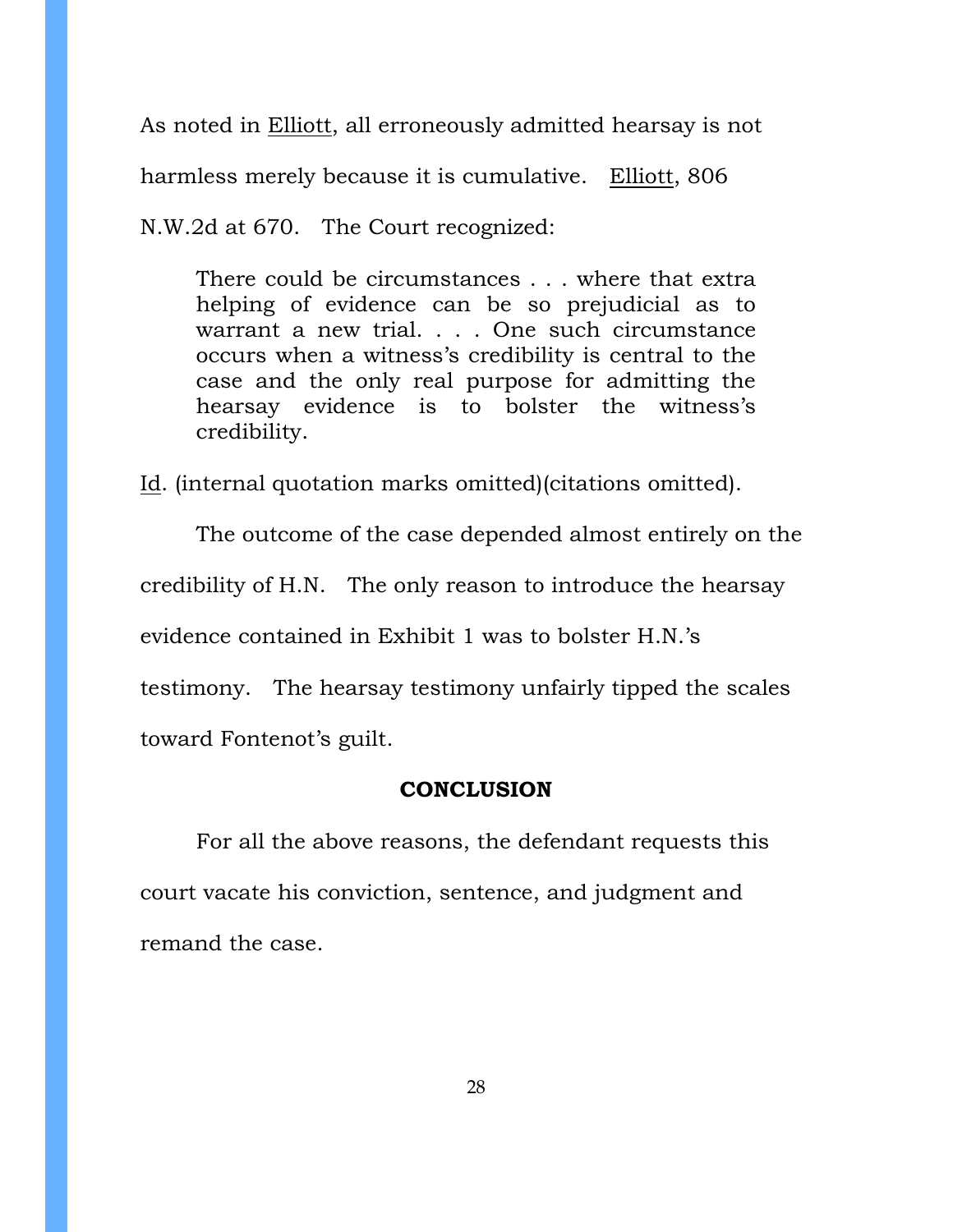#### **NONORAL SUBMISSION**

Oral submission is not requested unless this Court believes it may be of assistance in the resolution of the issue presented.

## **ATTORNEY'S COST CERTIFICATE**

The undersigned, hereby certifies that the true cost of producing the necessary copies of the foregoing Brief and Argument was \$1.68, and that amount has been paid in full by the Office of the Appellate Defender.